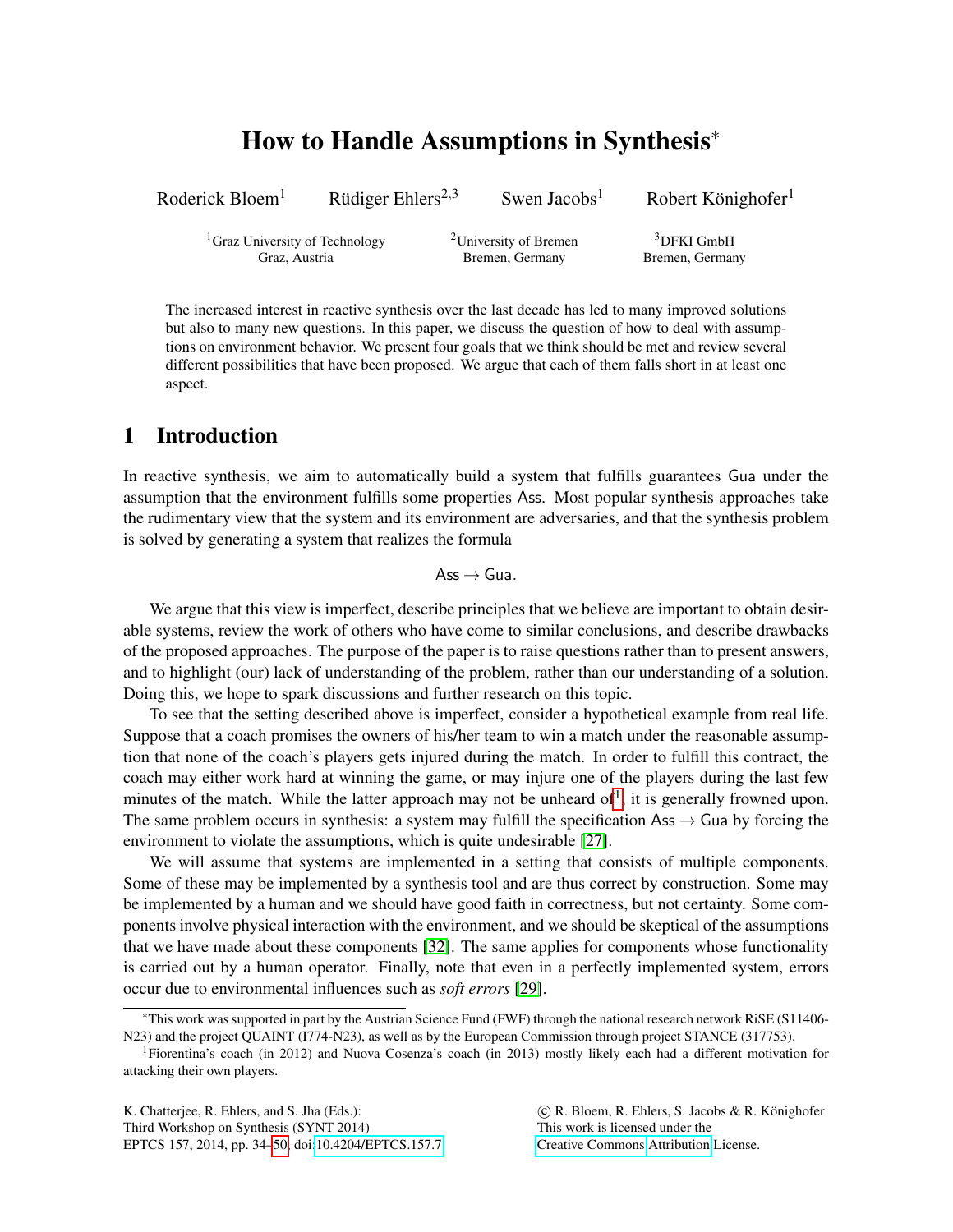To be sure, the requirement that the system fulfills the guarantees in all cases that the assumptions are fulfilled is very natural and captures the notion of correctness. Yet, it is a very incomplete notion of what is desirable in a system. We present the following (non-exhaustive) list of functional goals that we believe a desirable system should aim for:

Be Correct! Fulfill the guarantees if the environment fulfills the assumptions.

- **Don't be Lazy!** Fulfill the guarantees as well as possible for as many situations as possible, even when the assumptions are not fulfilled.
- Never Give Up! If you cannot satisfy the guarantees for every environment behavior, try to satisfy them when you can.

Cooperate! If possible, allow or help the environment to fulfill the assumptions.

Note the difference between *Don't be Lazy* and *Never Give Up*: in the first case, we can enforce the guarantees. In the latter we cannot enforce it, but we may be able to succeed if the environment does not exhibit worst-case behavior. Besides these four functional goals, we want the assumptions to be an abstraction of the environment's specifications so as not to make the synthesis procedure unduly complex.

Traditional LTL synthesis only meets the goal to *Be Correct*. In Section [2,](#page-1-0) we will show this in more detail, along with the limitations of the approach. After that, we survey and illustrate some existing approaches for the other goals. For *Don't be Lazy* (Sect. [3\)](#page-2-0) we focus on robust and error-resilient synthesis, and on synthesis with quantitative objectives since these approaches attempt to satisfy guarantees as well as possible. For *Never Give Up* (Sect. [4\)](#page-7-0) we will look at research that goes beyond a purely adversarial view of games by suggesting reasonable strategies for losing states. For *Cooperate* (Sect. [5\)](#page-10-0) we will leave the adversarial view even further: We will consider non zero-sum approaches which allow for explicit collaboration by constructing joint strategies for the players. For each approach we will show how it addresses at least one goal and how it is imperfect for another. Finally, in Section [6,](#page-13-0) we will conclude our investigation with a table summarizing the strengths and weaknesses of the discussed approaches.

# <span id="page-1-0"></span>2 Be Correct!

#### <span id="page-1-2"></span>2.1 Standard Synthesis

In standard synthesis, the environment is treated as an adversary, i.e., synthesized systems must be correct for *any* possible behavior of the environment. The behaviors of the environment under which the guarantees Gua must hold are then modeled as antecedents to the implication

$$
\mathsf{Ass}\, \to\, \mathsf{Gua}.
$$

The corresponding payoff matrix<sup>[2](#page-1-1)</sup> is shown in Figure [1:](#page-2-1) the only one case that is considered undesirable is when Ass is fulfilled, but Gua is not; there is no difference in payoff or desirability between the three remaining cases.

First, the implication does not enforce *Don't Be Lazy*: It does not distinguish a trace that satisfies Gua from one that violates Ass. Thus, it does not restrict the behavior of the system in any way on traces where the environment violates Ass. (An example can be found in Section [3.](#page-2-0))

Second, the formalization does not imply the satisfaction of *Never Give Up*. Standard synthesis only optimizes the worst-case behavior, i.e., if Ass  $\rightarrow$  Gua cannot be fulfilled for some behavior of

<span id="page-1-1"></span> $2$ In all matrices, the absolute values of the payoffs are immaterial and only illustrate relative preferences.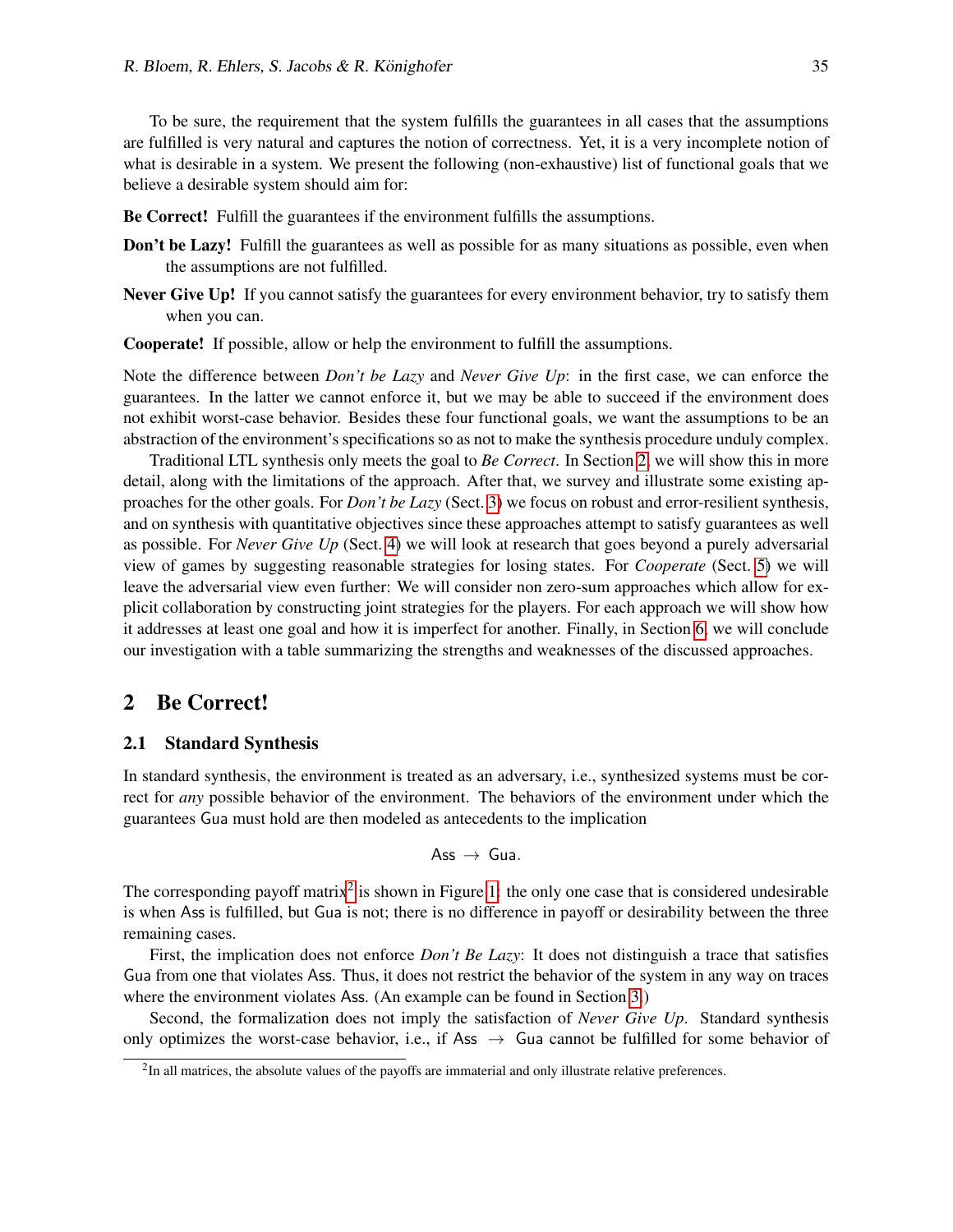|               | Ass violated Ass satisfied |  |
|---------------|----------------------------|--|
| Gua violated  |                            |  |
| Gua satisfied |                            |  |

<span id="page-2-1"></span>Figure 1: The standard desirability matrix for satisfying the specification.

the environment, then the output of the synthesis algorithm will simply be "unrealizable", instead of a system that fulfills Gua whenever possible. This goal is all the more important in a situation in which the assumptions are violated. In that case, the guarantees may not be realizable, but even then they should be fulfilled whenever possible. (An example can be found in Section [4.](#page-7-0))

Third, the approach does not fulfill *Cooperate*: the system may *force* the environment to violate Ass.

<span id="page-2-2"></span>Example 1. Consider the specification

$$
(\mathsf{G}\,\mathsf{F}\,r\wedge\mathsf{G}\,(r\rightarrow\mathsf{X}(\neg r\,\mathsf{W}\,g)))\,\,\rightarrow\,\,\mathsf{G}\,(r\rightarrow\mathsf{X}\,g).
$$

This specification should result in a system that grants every request in the next time step, for every environment that gives infinitely many requests, but no request is repeated before there is a grant. In this setting, requests are signaled by setting *r* to true, whereas grants are signaled by setting *g* to true. By simply giving no grants at all (violating the guarantees), the system can force the environment to violate the assumptions, thus fulfilling the specification.  $\star$ 

The behavior shown in the example may be intended if the environment is considered to be purely adversarial, but in many applications of system design, this is not the case. Good examples for this fact are large systems that are constructed modularly, where the overall system is abstracted by environment assumptions for a particular component that we want to synthesize. Then our goal is not for the component to force the environment (i.e., the rest of the system) to violate the assumptions, but to work together with the environment to some extent, allowing both Ass and Gua to be satisfied whenever possible.

Thus, the standard approach fulfills *Be Correct*, but not *Don't Be Lazy*, *Never Give Up*, and *Cooperate*. This is summarized in Table [5.2](#page-13-1) (on page [48\)](#page-13-1) together with the strengths and weaknesses of the approaches discussed in the next sections.

# <span id="page-2-0"></span>3 Don't Be Lazy!

Traditionally, correctness is considered to be a Boolean property: a system either realizes a specification or not. For specifications of the form Ass  $\rightarrow$  Gua, this attitude results in the desirability matrix shown in Figure [1.](#page-2-1) This section focuses on improving the system behavior if assumptions are violated, i.e., on the left column of the matrix.

<span id="page-2-3"></span>Example 2. As motivation, consider a flight control system which must work correctly under the assumption that the number of simultaneously arriving planes is less than 100. For more planes, the specification may be unrealizable, e.g., because it may be impossible to guarantee all timing constraints. Suppose further that the system has been synthesized, is in operation, and the  $101<sup>st</sup>$  plane arrives. A work-to-rule synthesis algorithm could have considered this situation as *won*, and may have randomly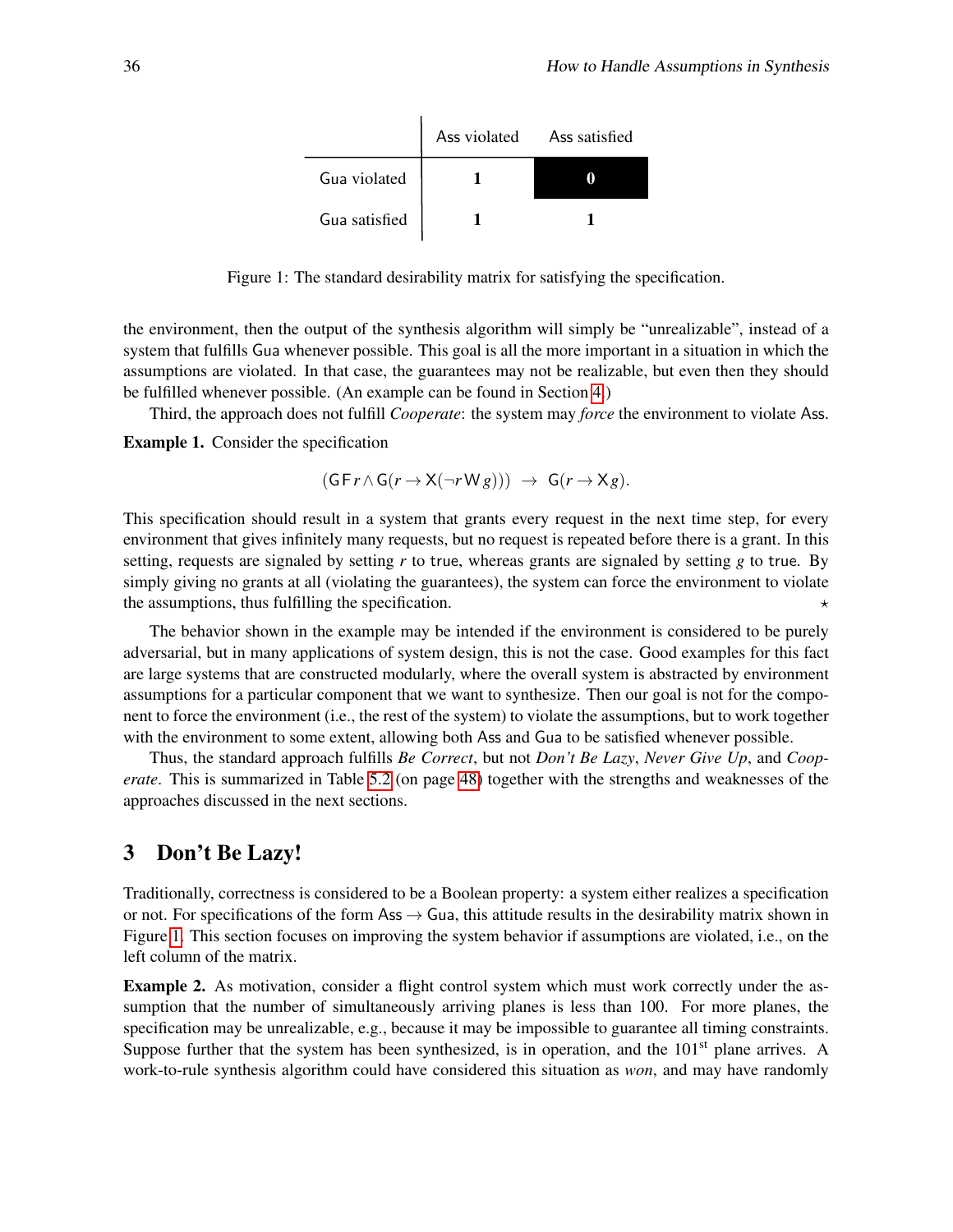|               | Ass violated Ass satisfied |  |
|---------------|----------------------------|--|
| Gua violated  |                            |  |
| Gua satisfied |                            |  |

<span id="page-3-0"></span>Figure 2: The desirability matrix used in error-resilient synthesis.

chosen to stop serving *any* plane in this situation. A more desirable system would serve planes as well as possible, even though the assumption is violated: For instance, ignoring the  $101<sup>st</sup>$  plane or responding a bit slower are certainly better options. Even more, for configurations of the 101 planes that can be handled with the available resources, it would be preferable if no reduction in the quality of service occurs at all.

With the matrix in Figure [1,](#page-2-1) once the assumptions are violated, there is no additional benefit for the system to satisfy the guarantees any more. The implication is satisfied for any future system behavior, so it can then behave arbitrarily. The synthesis algorithm can exploit this freedom even in situations in which it would still be possible to satisfy the guarantees. This is clearly undesirable. Intuitively, the synthesized system should always aim for satisfying the guarantees, even if assumptions are violated, instead of getting lazy and doing only the least to satisfy the implication.

With the payoff matrix in Figure [2,](#page-3-0) this changes. By giving traces of the system in which the system satisfies the guarantees a higher payoff regardless of whether the assumptions are satisfied, there is always an incentive for the system to satisfy the guarantees. An approach to deal with multiple ranked specifications is presented in [\[1\]](#page-14-0).

In practice, assumptions and guarantees can be violated only slightly, or very badly. With this non-Boolean understanding of property violations, the desirability matrix of Figure [2](#page-3-0) gets blurred, with gradual transitions between the quadrants, as represented in Figure [3.](#page-4-0) It makes sense to consider the degree in which guarantees are satisfied also in synthesis: even if it is not possible to satisfy all guarantees due to assumption violations, an ideal system would still try to satisfy guarantees "as well as possible".

In the remainder of this section, we briefly review previous approaches to synthesize systems that are eager to satisfy their guarantees. We start by reviewing the *strict implication semantics* employed in the *Generalized Reactivity(1) Synthesis* approach in Section [3.1,](#page-3-1) which yields a form of such eagerness as a by-product. In Section [3.2,](#page-5-0) we then discuss approaches that extend the set of environment behaviors under which the system can satisfy its guarantees, and in this way make the system less lazy without sacrificing the satisfaction of the guarantees. Synthesis approaches that allow slight deviations from the guarantees in case of assumption violations are discussed in Section [3.3.](#page-5-1) Finally, we discuss quantitative synthesis in Section [3.4,](#page-6-0) which offers a flexible framework to encode quality criteria of synthesized systems, including some notions of eagerness of the system to satisfy its guarantees.

### <span id="page-3-1"></span>3.1 Assumptions in Generalized Reactivity Games

Specifications in the generalized reactivity fragment of rank  $1$  (GR(1)) have been proposed as an alternative to full LTL, as their synthesis problems are efficiently decidable and are still sufficiently expressive for many important properties [\[8\]](#page-15-0). What is particularly interesting in our present comparison is that in GR(1) synthesis games that solve the synthesis problem for this fragment, the implication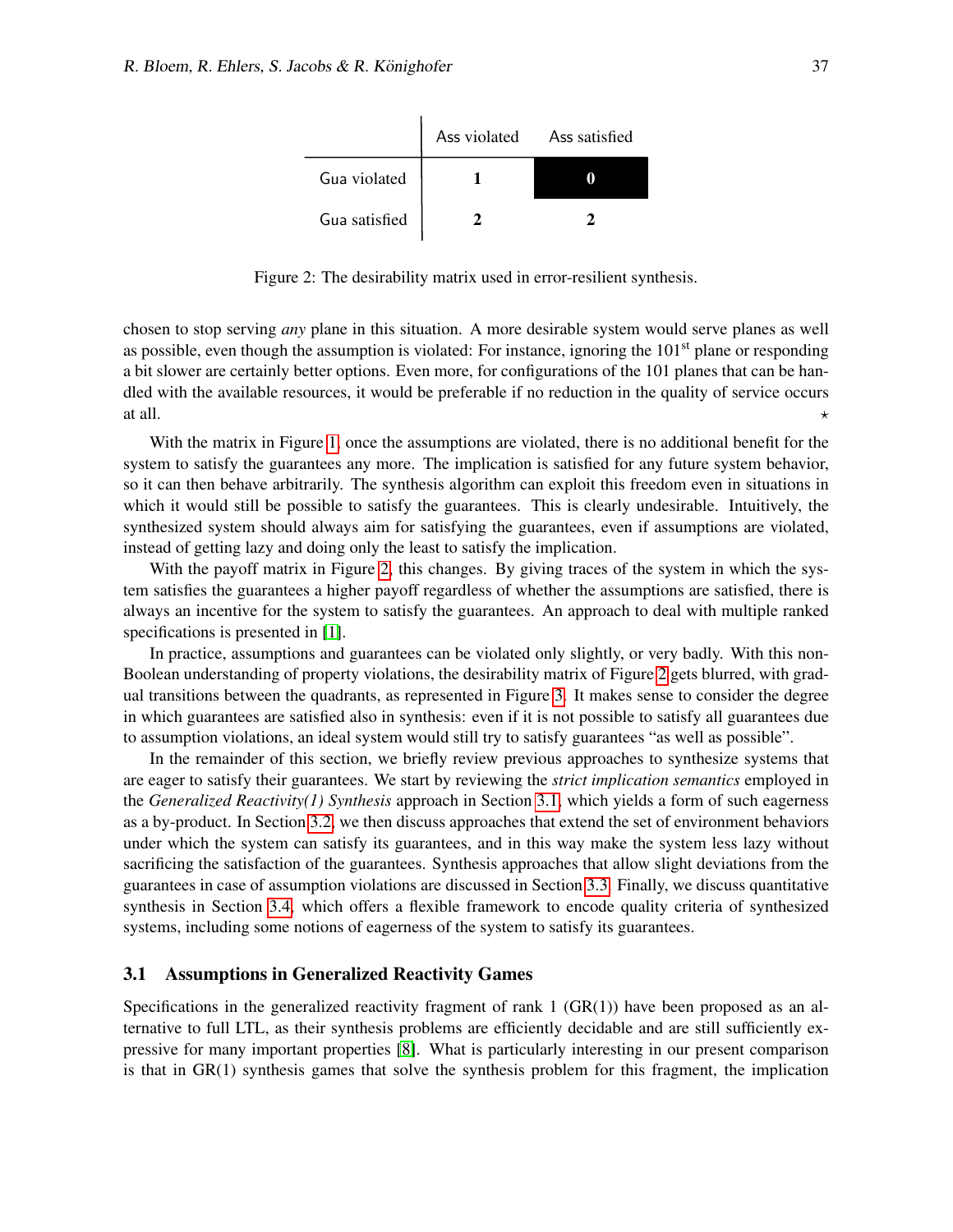|               | Ass violated Ass satisfied |
|---------------|----------------------------|
| Gua violated  |                            |
| Gua satisfied |                            |

<span id="page-4-0"></span>Figure 3: The (blurred) desirability matrix used in robust synthesis.

Ass  $\rightarrow$  Gua is interpreted slightly different than in the standard semantics (see Bloem et al. [\[8\]](#page-15-0) and Klein and Pnueli [\[27\]](#page-16-1)). In particular, safety guarantees and assumptions are treated differently: even if the environment does not satisfy Ass completely, the system must satisfy its safety guarantees at least as long as the environment satisfies the safety assumptions. This rules out some non-intuitive behavior by the system, where it violates Gua because it knows that it can force the environment to violate Ass at some point in the future. In particular, the unintended behavior in Example [1](#page-2-2) is ruled out.

While this changes the *rules* of the synthesis game such that the system player loses the game if such a safety guarantee is violated before the environment violates some safety assumption (instead of the system winning whenever the environment violates Ass anywhere in the infinite trace), it does not change the purely adversarial view on the game.

**Example 3.** If the safety guarantee  $G(r \rightarrow Xg)$  in Example [1](#page-2-2) is changed into a liveness guarantee  $G(r \rightarrow Sg)$ F*g*), i.e., the specification is modified to

$$
(\mathsf{G}\,\mathsf{F}\,r\wedge\mathsf{G}\,(r\rightarrow\mathsf{X}(\neg r\,\mathsf{W}\,g)))\,\,\rightarrow\,\,\mathsf{G}\,(r\rightarrow\mathsf{F}\,g),
$$

the system can still enforce an assumption violation by violating the guarantee, even in the modified semantics of the implication, by not giving any grants. The reason is that the system does not violate the guarantee *before* the assumption is violated.

Furthermore, this extension does not change the purely worst-case analysis that will simply return "unrealizable" if the specification cannot be fulfilled in all cases, and otherwise return a solution that does not distinguish between cases where ¬Ass ∧ ¬Gua holds versus cases where Gua is actually satisfied. (Recall that strengths and weaknesses are summarized in Table [5.2.](#page-13-1))

Related mechanisms are presented in [\[18\]](#page-15-1). This work presents an approach to synthesize eventbased behavior models from GR(1) specifications. It uses the following definitions in order to avoid systems that satisfy the specification by violating assumptions. A *best effort system* system satisfies the following condition: if the system forces Ass not to hold after a finite trace  $\sigma$ , then no other system that achieves Gua could have allowed Ass after σ. An even stronger definition is that of an *assumption preserving* system: the system should never prevent the environment from fulfilling its assumptions. Every assumption preserving system is also a best effort system. Finally, the authors propose *assumption compatibility* as a methodological guideline. It is a sufficient condition under which any synthesized system is assumption preserving: The environment must be capable of achieving Ass regardless of system behavior. This can be checked by deciding realizability with swapped roles. However, this condition is rather strong.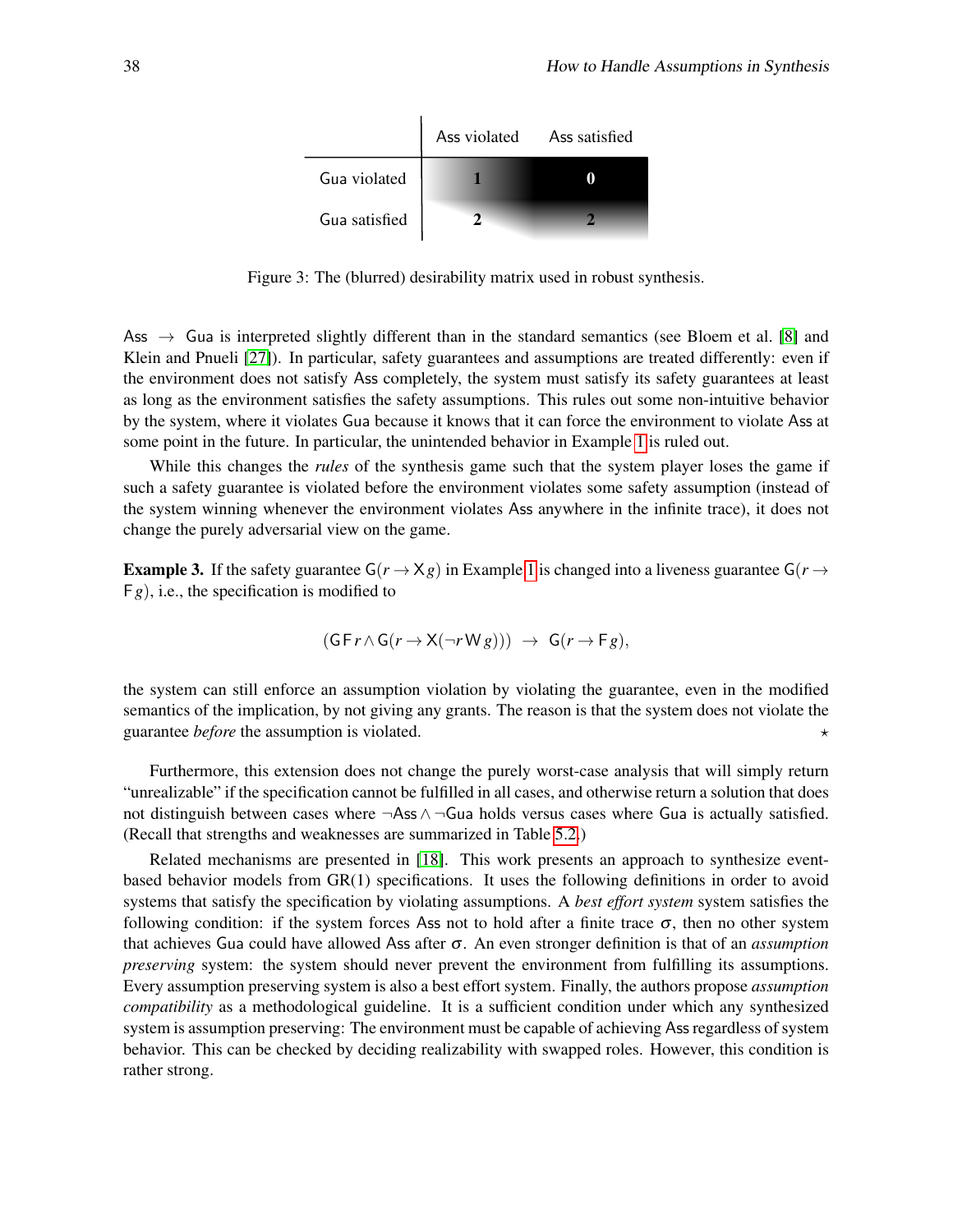#### <span id="page-5-0"></span>3.2 Synthesizing Error-Resilient Systems

The most desirable form of the system to react to environment assumption violations is to continue to satisfy its guarantees. As in a system engineering process, assumptions are typically only added on an as-needed basis, this will only be possible in rare circumstances, and the synthesized system can then simply be made robust against assumption violations by removing them before performing synthesis.

Yet, this does not mean that every single assumption violation requires the system to violate its guarantees. A couple of approaches aim at exploiting this fact.

Topcu et al. [\[32\]](#page-16-2) describe an approach to weaken the safety part of the assumptions as much as possible in context of GR(1) synthesis. The weakening is performed in a very fine-grained way, much finer than how a human specifier would do so, and as fine-grained as possible in GR(1) synthesis without the introduction of additional output signals to encode more complex properties. The resulting synthesized controller is then completely error-resilient against environment behavior that is forbidden by the original assumptions, but allowed by the refined assumptions.

Ehlers and Topcu [\[20\]](#page-16-4) approach the problem from a different angle. They describe how to synthesize a *k*-resilient implementation. The notion of *k*-resilience has been defined earlier by Huang et al. [\[26\]](#page-16-5). Adapted to the case of  $GR(1)$  specifications, it requires the system to satisfy the guarantees if not more than *k* safety assumption violations occur in between assumption-violation-free periods of the system execution, provided that these periods are long enough to allow the system to recover. The approach also allows a more fine-grained analysis of for which assumptions some of their violations can be tolerated and for which no violation can be tolerated – whenever there is a trade-off between the choices of assumptions for which violations should be tolerated, all Pareto-optimal such choices are presented to the specifier.

Orthogonal to *k*-resilient synthesis is the idea to extend a synthesized implementation by *recovery transitions* [\[34\]](#page-16-6). Such transitions can be added for cases in which the assumptions are violated, but for which the system can react in a way that does not jeopardize the system's ability to completely satisfy its guarantees along its run if the environment starts to satisfy its assumptions again. In contrast to *k*resilient synthesis, recovery behavior is added on a best-effort basis and the synthesized system does not strategically choose its nominal-case behavior such that as many safety assumption violations as possible are tolerated.

All three approaches only make the system robust to a certain extend as they extend the set of environment behaviors under which a system can be synthesized. They do not help to satisfy the guarantees as well as possible for environment behaviors that do not fall into this set.

#### <span id="page-5-1"></span>3.3 Synthesis of Robust Systems

The basic idea of robust synthesis is to satisfy guarantees as well as possible, even if assumptions are violated. Slight violations of the guarantees are allowed when the assumptions are violated, and we can further distinguish between different severity levels of assumption- and guarantee violations.

Robust synthesis is motivated by the observation that synthesized systems sometimes simply stop responding in any useful way after an assumption has been violated. Consider the following example.

<span id="page-5-2"></span>**Example 4.** A system must grant two requests, but not simultaneously: Gua = G( $(r_0 \rightarrow g_0) \land (r_1 \rightarrow g_1)$  $g_1$ ) ∧ (¬*g*<sub>0</sub> ∨ ¬*g*<sub>1</sub>)). The environment must not raise both requests simultaneously: Ass = G(¬*r*<sub>0</sub> ∨ ¬*r*<sub>1</sub>). The plain implication Ass  $\rightarrow$  Gua allows the system to ignore any future request if the environment ever happens to raise both requests. Optimizations for other properties like circuit size of the synthesized solution may exploit this freedom. However, a system that ignores one of the simultaneous requests and then continues normally instead of getting lazy would be more preferable.  $\star$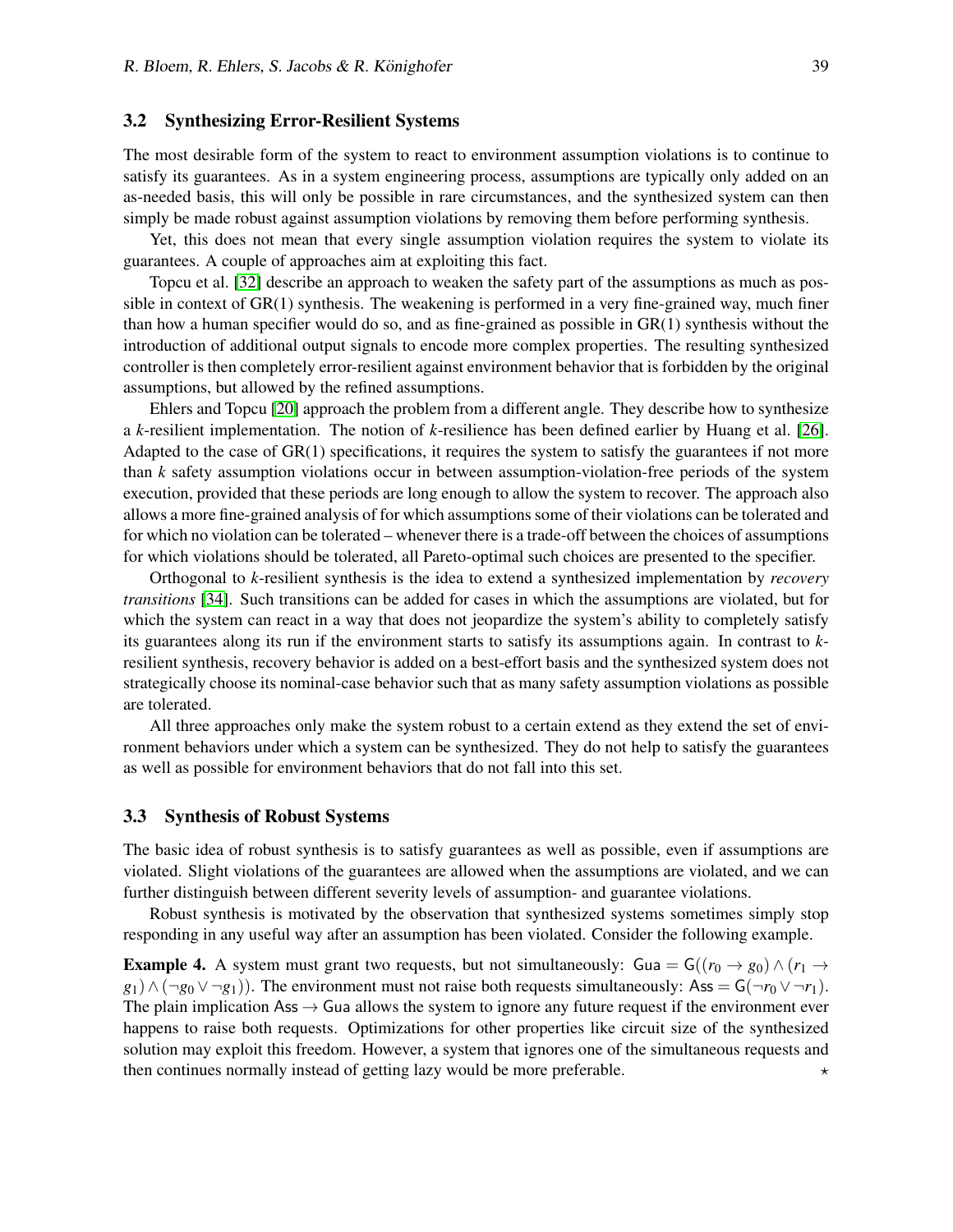Of course, in case of violated assumptions, it may not always be possible to satisfy all guarantees, as Example [4](#page-5-2) shows. Otherwise, some assumptions would be superfluous. Also, it makes sense to take the severity of the assumption violation into account. Intuitively, a small assumption violation should also lead to only small guarantee violations. Therefore, the crux in robust synthesis is to define measures of how well guarantees are satisfied and how severe assumptions are violated. Then, an optimal ratio with respect to these metrics can be enforced. Existing approaches [\[5\]](#page-15-2) typically optimize the worst case of this ratio. For safety properties, a natural conformance measure for both assumptions and guarantees is to count the number of time steps in which properties are violated. For liveness properties, this does not work because a liveness property violation cannot be detected at any point in time: If some event is supposed to happen eventually, and has not happened yet, we may just not have waited long enough. If Ass and Gua are composed of several properties, one can also count the number of violated properties to define the severity of a violation [\[5\]](#page-15-2).

Despite the fact that liveness assumption violations cannot be observed at runtime, robust synthesis approaches for specifications with liveness assumptions and guarantees exist that let the system tolerate (safety) assumption violations. Intuitively, the idea is to ask the system to tolerate safety assumption violations if in only finitely many steps of the system's execution, such violations occur. The system is then only allowed to violate safety guarantees finitely often. Liveness assumptions are assumed to hold at all times. Since the system cannot know when an assumption violation has been the last one, it has to behave in a robust way [\[19\]](#page-15-3). As a variant to the approach, the system can additionally be required to satisfy the liveness guarantees even if safety assumptions are violated infinitely often [\[7\]](#page-15-4).

In summary, robustness is definitely a useful extension to correctness. One shortcoming of existing solutions is that they only optimize the robustness measure for the worst case, i.e., assume a perfectly antagonistic environment. As a consequence, the resulting system may still be unnecessarily lazy for more cooperative environment behaviors. The fact that the system cannot satisfy the guarantees any better in the worst case should not be an excuse for not trying. In this sense, not assuming a fully adversarial environment in the robustness optimization may yield even better results. This aspect will be elaborated in Section [4.](#page-7-0)

#### <span id="page-6-0"></span>3.4 Quantitative Synthesis

Among all systems that realize a given specification, some may be more desirable than others. The idea of synthesis with quantitative objectives is to construct a system that not only satisfies the (qualitative) specification, but also maximizes a (quantitative) desirability metric. In this sense, some approaches to robust synthesis, as discussed in the previous section, can be seen as special cases of quantitative synthesis. But quantitative synthesis can also be a handy tool to optimize solutions with respect to other desirability metrics.

Example 5. Continuing Example [4,](#page-5-2) we may prefer systems that give as few unnecessary grants as possible. This can be achieved by assigning costs to unnecessary grants (i.e., situations with  $g_i \wedge \neg r_i$ ), and let the synthesis algorithm minimize these costs.  $\star$ 

Of course, one could also specify each and every situation where no grant should be given. While this is quite possible for this small example, it can be tedious, error-prone, and destroy the abstract quality of the specification for more complicated cases: Ideally, a specification only expresses *what* the system should do, but not *how*. If the exact behavior needs to be specified for each and every situation, it is better to implement the system right away.

The work of [\[6\]](#page-15-5) presents a machinery based on games with a lexicographic mean-payoff objective and a simultaneously considered parity objective to solve such problems. The parity objective encodes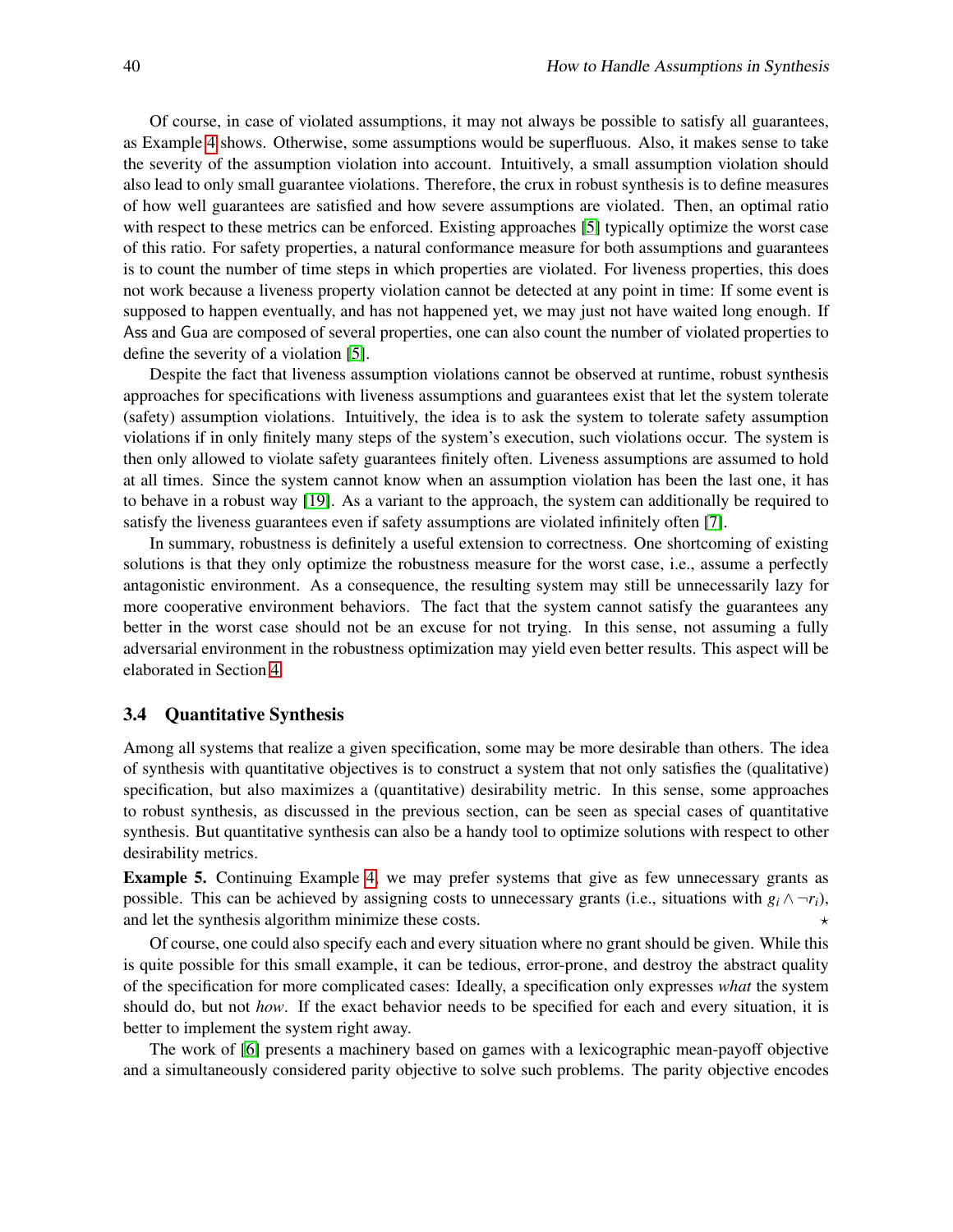the qualitative specification, while the mean-payoff objective encodes the quantitative desirability metric. The approach assumes fully adversarial environments and optimizes for this worst case.

Defining a desirability metric for a system is never an easy task. Cerny and Henzinger [\[11\]](#page-15-6) propose to define it in two steps. The first step is to assign costs (or payoffs) to single traces. This can be done by combining the costs of single events in the trace, e.g., by taking the sum, average, maximum, etc. Second, the costs for individual traces are combined into total costs. Again, there are various options like taking the worst case, the average case, or a weighted average assuming some probability distribution. Although this approach is quite generic, it is questionable if the desirability of a system can be expressed by one single number in the venture of satisfying guarantees as good as possible in as many situations as possible. Dominance relations inducing a partial order between systems, as used in the next section, may be a more natural notion as they provide a natural quantification over environment behaviors.

If cost notions for both the environment and system actions can be given, there is a canonical way to define which system traces are desirable: the ones that are the cheapest. Tabuada et al. [\[31\]](#page-16-7) adapt notions from control theory to define a preferability relation on system behaviors. In addition to minimizing the ratio between environment behavior cost and system behavior cost, they also require that the effect of sporadic disturbances vanishes over time.

Finally, there are approaches that combine quantitative approaches with a *probabilistic* model of the environment, to find the best solution under a given probability distribution for actions of the environ-ment [\[21\]](#page-16-8). A combination of probabilistic and worst-case reasoning is considered by Bruyere et al. [\[10\]](#page-15-7).

In summary, quantitative synthesis does not directly address the problem of dealing with assumptions in synthesis, but can rather be seen as a tool for obtaining better solutions with respect to different metrics. The fact that the environment is considered as perfectly adversarial in most methods may not be ideal in all settings.

# <span id="page-7-0"></span>4 Never Give Up!

Traditional games-based synthesis is only concerned with the worst case. As already raised in the previous sections, this mind-set is not always justified.

Example 6. The flight control system from Example [2](#page-2-3) may actually be able to handle way more than 100 planes in time if they do not all signal an emergency at the same time. This worst case is possible, but very unlikely to happen in practice.

If a guarantee cannot be enforced in the worst case, traditional synthesis methods will consider this guarantee as "impossible" to achieve. Thus, the constructed system would behave arbitrary if it ever gets into such a "hopeless" situation, i.e., it would not even try to reach the goal. However, when the system is in operation, its concrete environment may not be perfectly adversarial, i.e., the worst case may not occur. Hence, it makes sense for the system to behave faithfully even in (worst-case-)lost situations instead of resigning. In other words, the synthesized system should retain or even maximize the chances of reaching the goal (e.g., satisfying all guarantees even if assumptions are violated), even if this is not possible in the worst case.

Note the difference to robust and quantitative synthesis, as discussed in the previous section: Robust and quantitative synthesis aim at satisfying guarantees as well as possible for the worst case environment behavior. In contrast, this section is concerned with satisfying the specification (preferably without cutbacks) for many environment behaviors that do not represent the worst case as they violate Ass. In the following, we will discuss existing synthesis approaches that tackle this problem by dealing with "hopeless" situations in a constructive way.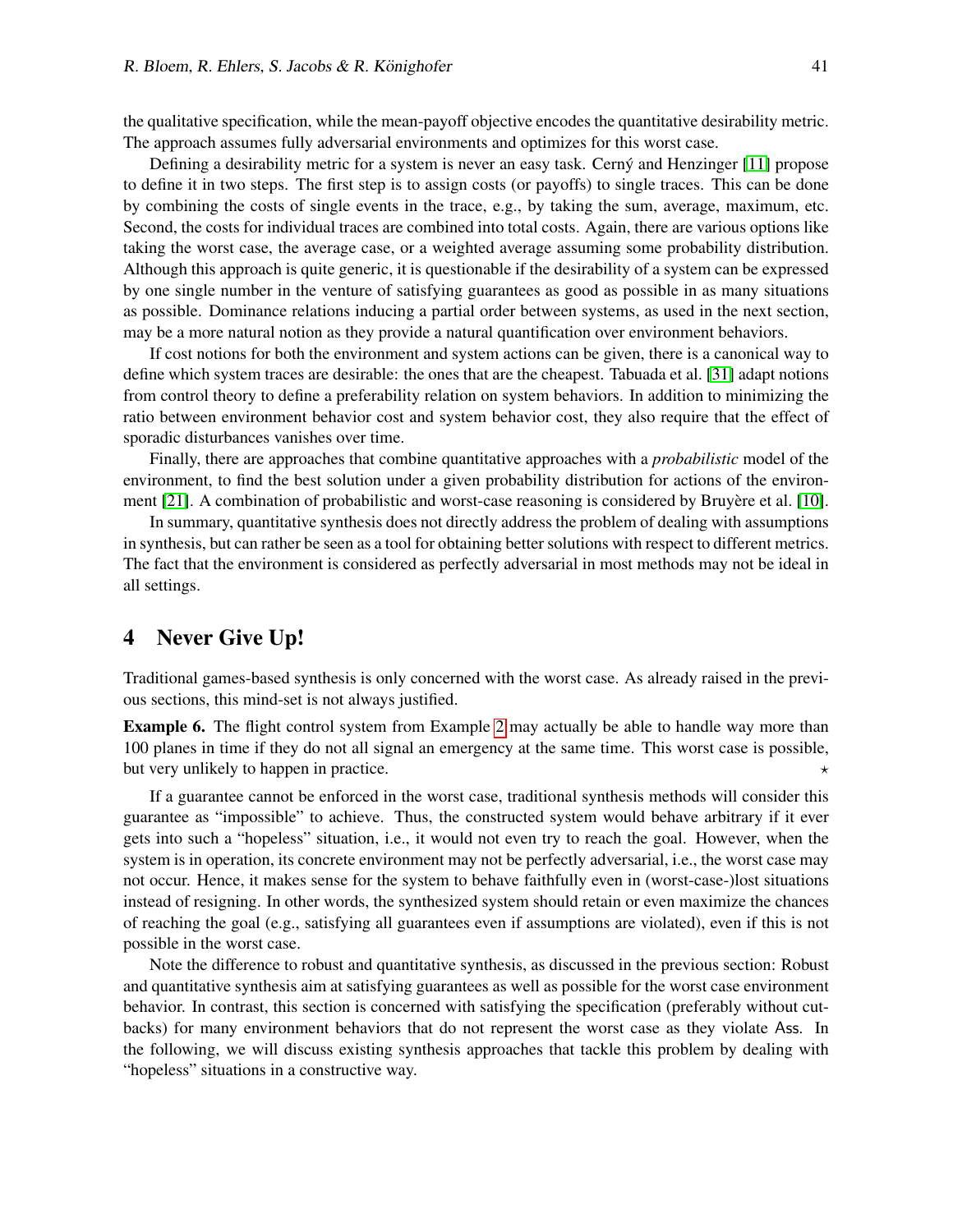#### <span id="page-8-4"></span>4.1 Environment Assumptions

When we consider the basic idea of "restricting" the environment behavior by adding assumptions to an LTL specification of the form Ass  $\rightarrow$  Gua, then synthesis from such a specification results in a system that is guaranteed to satisfy Gua for all behaviors of the environment that satisfy Ass. On the other hand, the system does not give any guarantees for traces on which Ass is violated.

Chatterjee, Henzinger and Jobstmann [\[14\]](#page-15-8) show how, for a given unrealizable system specification Gua, one can compute an environment assumption Ass, such that Ass  $\rightarrow$  Gua is realizable (for  $\omega$ regular specifications). The computed assumptions consist of a safety and a liveness part, and should be as weak as possible. While *minimal* (but not unique) safety assumptions<sup>[3](#page-8-0)</sup> can be computed efficiently, the problem is NP-hard for minimal liveness assumptions<sup>[4](#page-8-1)</sup>. If it is sufficient to compute a *locally minimal* set of liveness assumptions, i.e., a set of liveness assumptions from which no element may be removed without changing the resulting specification to be realizable, NP-hardness can be avoided.

#### <span id="page-8-5"></span>4.2 Best-Effort Strategies for Losing States

Faella [\[23,](#page-16-9) [22\]](#page-16-10) investigates best-effort strategies for states from which the winning condition cannot be enforced. Intuitively, a good strategy should behave rationally in the sense that it does not "give up". Hence, this work assumes the desirability matrix of Figure [1,](#page-2-1) and is concerned with staying away from the top-right corner, even if this is not possible in the worst case.

**Example 7.** As an example, consider the specification  $GF(\phi \wedge X_i)$ , where *i* is an input and  $\phi$  is an output. There is no way the system can enforce satisfying the property. However, setting *o* to true as often as possible is more promising than setting  $\rho$  always to false.

Faella [\[23\]](#page-16-9) discusses and compares several goal independent criteria for such rational strategies. The work concludes that *admissible* strategies, defined via a dominance relation, may be a good choice. Intuitively, strategy  $\sigma$  *dominates* strategy  $\sigma'$  if  $\sigma$  is always at least as good as  $\sigma'$ , and better for at least one case. More specifically,  $\sigma$  dominates  $\sigma'$  if (1) for all environment strategies and starting states, if  $\sigma'$ satisfies the specification then  $\sigma$  does so too, and (2) there exists some environment strategy and starting state from which  $\sigma$  satisfies the specification but  $\sigma'$  does not. This induces a partial order between strategies. An *admissible* strategy is one that is not dominated by any other strategy.

For positional<sup>[5](#page-8-2)</sup> and prefix-independent<sup>[6](#page-8-3)</sup> goals, Faella [\[23\]](#page-16-9) presents an efficient way to compute admissible strategies: the conventional winning strategy  $\sigma$  is computed and played from all winning states. For the remaining states, a cooperatively winning strategy  $\sigma'$  is computed, assuming that  $\sigma$  is played in the winning states. This is a very relevant result because, e.g., parity goals are positional and prefixindependent, and LTL specifications can be transformed into parity games. For goals that do not fall into this category, the computation of admissible strategies is left for future work. Unfortunately, this work has not been actively followed up on.

Damm and Finkbeiner also consider admissible strategies, called *dominant strategies* in [\[17\]](#page-15-9), and show that for a non-distributed system, a dominant strategy can be found (or its non-existence proved) in 2EXPTIME. That is, dominant strategies are not harder to find than the usual winning strategies. Since

<span id="page-8-0"></span><sup>3</sup>*Minimal* here means that a minimal number of environment edges are removed from the game graph.

<span id="page-8-2"></span><span id="page-8-1"></span><sup>4</sup>Here, *minimal* means to put fairness conditions on a minimum number of environment edges in the game graph.

<sup>5</sup>A goal is positional if the strategy does not require memory on top of knowing the current position in *synthesis games* that are built from the given specification.

<span id="page-8-3"></span><sup>&</sup>lt;sup>6</sup>A goal is prefix-independent if adding or removing a finite prefix to/from the execution does not render a satisfied property violated.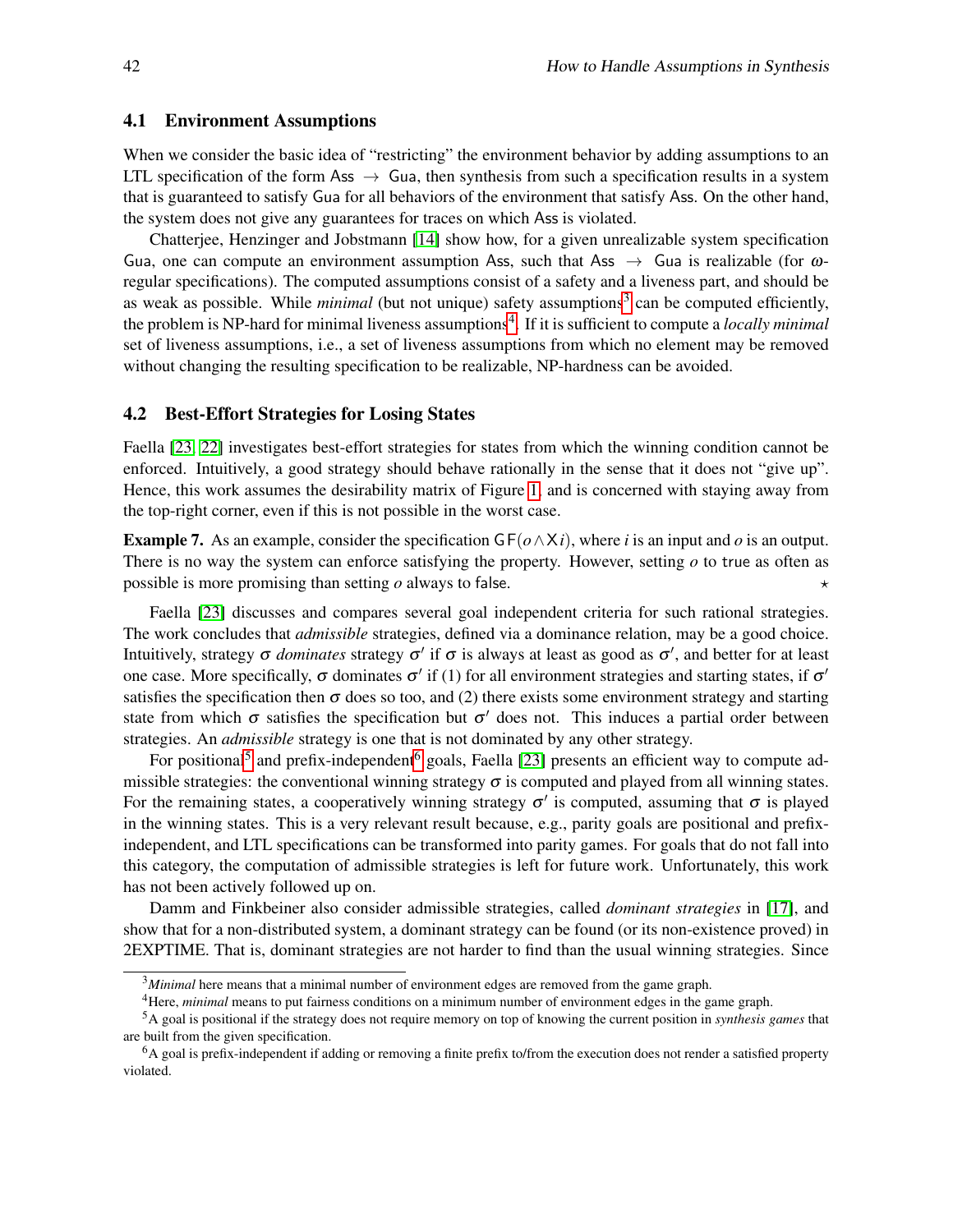a dominant strategy must be winning if a winning strategy exists, this means we can find best-effort strategies in the same time complexity as usual winning strategies, without sacrificing the basic goal of correctness.

The focus of [\[17\]](#page-15-9) is however on the synthesis of dominant strategies for systems with multiple processes, which is shown to be effectively decidable (with a much lower complexity than with other approaches) for specifications that are known to have dominant strategies. Moreover, the constructed strategies are modular, and synthesis can even be made compositional for safety properties. Thus, in this case we not only obtain strategies that do their best even if the specification cannot always be fulfilled, but we can find such a strategy even in cases where the classical distributed synthesis problem is undecidable.

Even though it is in some sense orthogonal to our question of how to properly treat assumptions, we view the behavior of the system on lost states as an important ingredient to building desirable systems. In a system composed of components that are not necessarily adversarial, this approach may help reach a common goal. While robust synthesis attempts to satisfy guarantees as well as possible under the worstcase environment, the best-effort strategies attempt to increase the chances of satisfying all guarantees under a friendly environment assumption. Both views have their merits.

#### <span id="page-9-0"></span>4.3 Fallback to Human

Another interesting way of dealing with "hopeless" situations in synthesis has recently been presented by Li et al. [\[28\]](#page-16-11). Safety critical control systems like autopilots in a plane or driving assistance in a car are usually not fully autonomous but involve human operators. If the environment behaves such that guarantees cannot be enforced, the controller can therefore simply ask the human operator for intervention. This allows for semi-autonomous controllers, even for unrealizable specifications. There are two additional requirements: the human operator should be notified ahead of time, and no unnecessary intervention should be required.

The approach computes a non-deterministic counterstrategy. In operation, the controller constantly monitors the behavior of the environment and tracks if it conforms to this counterstrategy. This prevents alarms when the environment is not fully adversarial, so that the guarantees can be enforced even though the specification is unrealizable in the worst case. Notifying the human operator ahead of a potential specification violation is achieved by requiring a minimum distance (number of steps) to any failureprone state.

The faithfulness of this approach is similar in spirit to the best-effort strategies discussed in the previous section: the specification cannot be satisfied in the worst case, but this should not be an excuse for resigning. The worst case may not occur (often) in operation, and the synthesized system should take advantage of this. While requiring human intervention may only be an option in specific settings, the idea of checking the actual environment behavior against a counterstrategy in order to assess whether the environment is behaving in an adversarial manner is definitely interesting.

#### <span id="page-9-1"></span>4.4 Markov Decision Processes

Another way of refraining from worst case assumptions in synthesis is by using Markov Decision Processes (MDPs) [\[4,](#page-15-10) [2\]](#page-14-1). The environment is not considered to behave adversarially but randomly with a certain probability distribution. This situation is also referred to as *1.5 player game* (the probabilistic environment only counts as half a player). Strategies for such games attempt to maximize the probability to satisfy the goal. There also exist solutions to maximize quantitative objectives against a random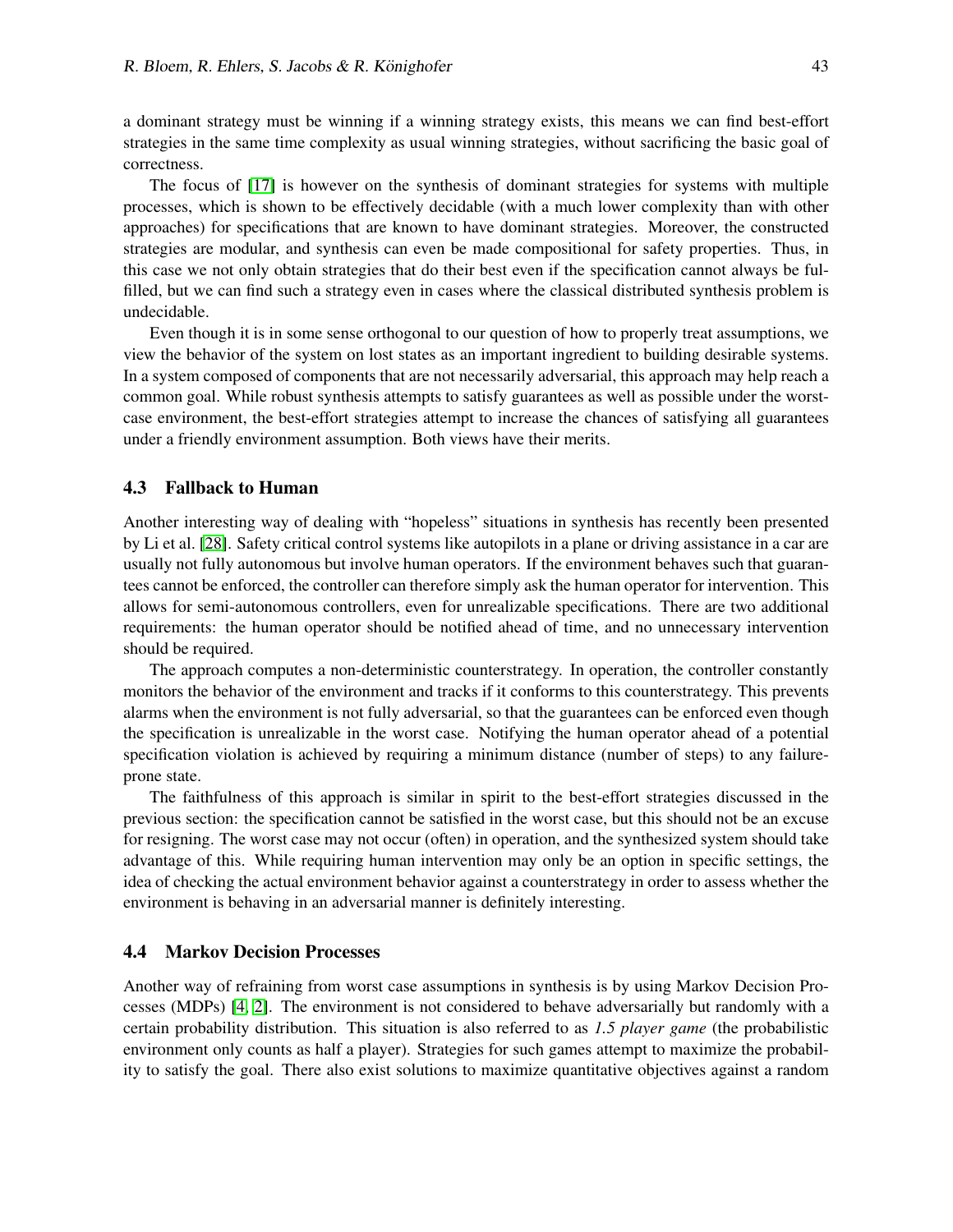

<span id="page-10-1"></span>Figure 4: Cooperative desirability matrix.

player [\[15\]](#page-15-11).

MDPs as the sole synthesis algorithm may not be satisfactory since optimality against a random player does not necessarily imply that the strategy is winning against an adversarial player [\[23\]](#page-16-9). Nevertheless, MDPs can be valuable to optimize the behavior in lost states, or to specialize a winning strategy that allows for multiple options in several situations.

# <span id="page-10-0"></span>5 Cooperate!

Realistic applications of synthesis methods will in general not synthesize a complete system from scratch, but will separate the system into components that can be implemented (either by hand or by synthesis) modularly. To make such an approach tractable while still giving global correctness guarantees, synthesis of every component must take into account the expected behavior of the rest of the system, again expressed as some kind of environment assumption.

Thus far, we have discussed synthesis approaches that are designed to prefer cases where Gua is satisfied over cases where Ass is violated (Sect. [3\)](#page-2-0), and that try to optimize the result even if the goal cannot be reached in all cases (Sect. [4\)](#page-7-0). In some sense, the latter can be seen as an implicit collaboration with the environment, i.e., *hoping* that it is not its main goal to hurt us.

In this section, we consider synthesis algorithms for systems that *explicitly* cooperate. In this case, the environment can really be considered as a second system player, and the payoff matrix is notably different, see Figure [4.](#page-10-1) In particular, we do not want "our" system component to force assumption violations in other system components, as this would lead to incorrect behavior of the overall system. Instead, we want synthesis to be based on a "good neighbor assumption", i.e., the environment will only violate the assumptions if necessary, and we should not force it to do so, but try to make the overall system work even if the assumptions are not always satisfied.

The basic idea is that environment and system can cooperate to some extent, in order to satisfy both Ass and Gua. If we allow *full cooperation*, then the synthesis problem becomes the problem of synthesizing an implementation for both the environment and the system, and requiring them to jointly satisfy Ass∧Gua. This problem has been considered for different models of communication [\[16,](#page-15-12) [30,](#page-16-12) [24\]](#page-16-13). Such solutions are however unsatisfactory for two reasons:

- (i) The approaches synthesize one particular implementation of the environment. This will only be a correct implementation in the overall system if Ass contains *all* of the required properties of the rest of the system, not allowing us to abstract from parts of the environment.
- (ii) The synthesized implementation of the system is guaranteed to satisfy Gua only for *exactly this environment*. Thus, the approach does also not allow additional refinement or modification of the environment behavior.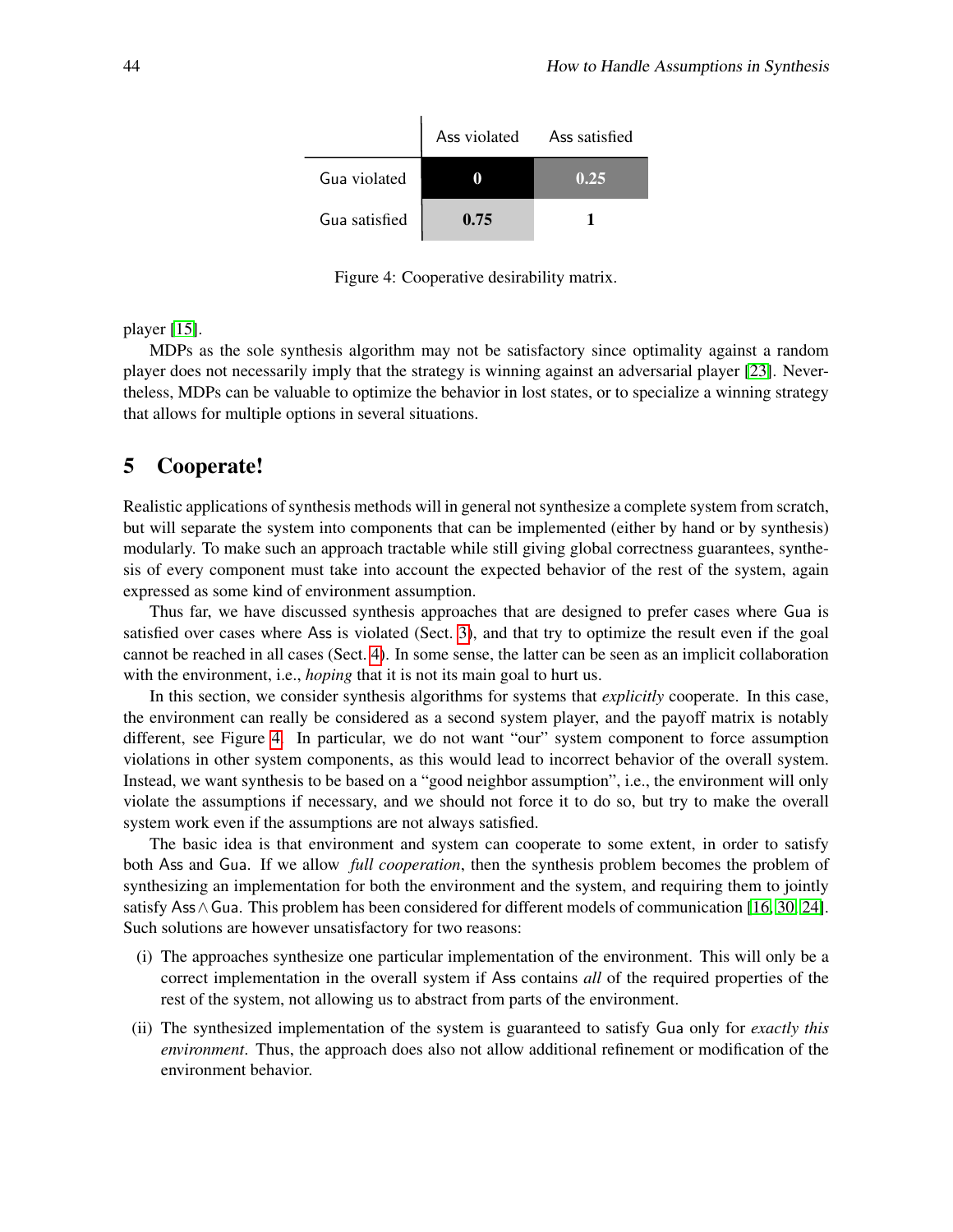Together, these two properties imply that we cannot use such an approach to modularize synthesis, as we need to synthesize both components in full detail at the same time.

In the following, we consider *assume-guarantee synthesis* (Sect. [5.1\)](#page-11-0) and *synthesis under rationality assumptions* (Sect. [5.2\)](#page-12-0), two approaches that are between a completely adversarial and a completely cooperative environment behavior. Both are based on the notion of non-zero-sum games, i.e., games in which players do not have mutually exclusive objectives, but can reach (part of) their respective objectives by cooperation.

#### <span id="page-11-0"></span>5.1 Assume-Guarantee Synthesis

Intuitively, the *assume-guarantee synthesis* approach by Chatterjee and Henzinger [\[13\]](#page-15-13) wants to synthesize implementations for two parallel processes  $P_1$ ,  $P_2$  (which could be the system and the environment) such that solutions are robust with respect to changes in the other process, as long as it does not violate its own specification. More formally, we want to find implementations of  $P_1$ ,  $P_2$  that satisfy  $\phi_1 \wedge \phi_2$  together, and furthermore the solutions should be such that each process  $P_i$  satisfies  $\phi_i \to \phi_i$  for *any* implementation of the other process  $P_j$ . That is, given a pair of solutions for  $P_1, P_2$ , we can replace one of them with a different implementation. As long as it satisfies its own specification  $\phi_i$  (together with the fixed implementation for the other process), we know that the overall specification  $\phi_1 \wedge \phi_2$  will still hold.

This means that players have to cooperate to find a common solution, but cooperation is also limited, in that the players cannot decide on one particular strategy to satisfy the joint specification. Thus, assumeguarantee synthesis is an option *between* purely adversarial and purely cooperational synthesis: if we obtain process implementations  $P_1$  and  $P_2$  that satisfy  $P_i \models \phi_j \to \phi_i$  for adversarial synthesis, then the parallel composition  $P_1 \parallel P_2$  of these two implementations will also satisfy the conjunction  $\phi_1 \wedge \phi_2$ . Since each of them satisfy their spec in an arbitrary environment, they in particular satisfy the assume-guarantee specification. Moreover, every solution for assume-guarantee synthesis obviously is also a solution for cooperative synthesis.

**Example 8.** Consider two processes  $P_1$ ,  $P_2$ , each with one output  $o_i$  that can be read by the other process, and specifications

$$
\phi_1 = \left\{ \begin{array}{cc} \mathsf{G} \, \mathsf{F} \, o_1 \\ \wedge \quad \mathsf{G} \, (o_1 \to \mathsf{X} \, \neg o_1) \end{array} \right\}, \quad \phi_2 = \mathsf{G} \, ((\mathsf{X} \, o_2) \leftrightarrow o_1).
$$

There are several implementations for  $P_1$  that satisfy  $\phi_1$  (and do not depend on the implementation of *P*<sub>2</sub>), and several implementations for *P*<sub>2</sub> that satisfy  $\phi_2$ , most of them depending on the implementation of  $P_1$ . For example,  $P_1$  might raise  $o_1$  in the initial state, and then every third tick. For this implementation, a suitable implementation for  $P_2$  can raise  $o_2$  in the first tick after the initial state, and then every third tick from there.

While this implementation for  $P_2$  is correct for the particular implementation of  $P_1$ , it is not correct for all implementations of  $P_1$  that satisfy  $\phi_1$ . For example,  $P_1$  could raise  $o_1$  every second tick, and the given  $P_2$  would not satisfy  $\phi_2$  anymore. However, there is an implementation that satisfies  $\phi_2$  for all implementations of  $P_1$  that satisfy  $\phi_1$ :  $P_2$  can simply read  $o_1$  and go to a state where it raises  $o_2$  iff  $o_1$  it currently active. Only such a solution for *P*<sup>2</sup> solves the assume-guarantee synthesis problem (any solution for  $P_1$  that satisfies  $\phi_1$  is fine, since it does not depend on  $P_2$ ).

Furthermore, consider the extended specification

$$
\phi_1 = \left\{ \begin{array}{cc} \mathsf{G} \,\mathsf{F}\, o_1 & \\ \wedge & \mathsf{G}\, (o_1 \rightarrow \mathsf{X} \neg o_1) \end{array} \right\}, \quad \phi_2 = \left\{ \begin{array}{cc} \mathsf{G}\, ((\mathsf{X}\, o_2) \leftrightarrow o_1) \\ \wedge & \mathsf{G}\, (\neg o_2 \rightarrow \mathsf{X}\, o_2) \end{array} \right\}.
$$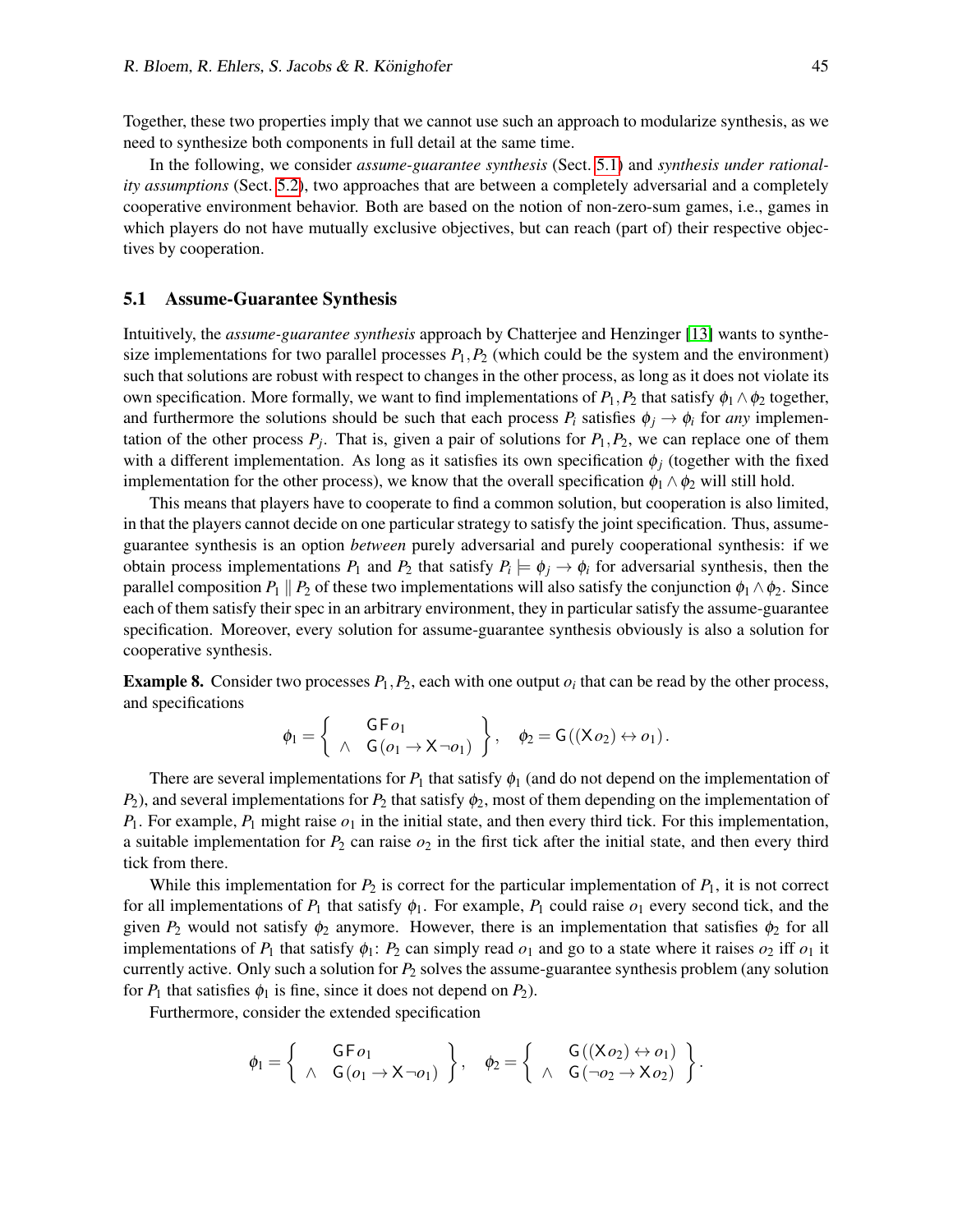Now, while there are implementations for both processes with  $(P_1 || P_2) \models \phi_1 \land \phi_2$ , there is no solution of the assume-guarantee synthesis problem: a solution for  $P_2$  *must* raise  $o_2$  at least every second tick now, and will only work with such implementations of  $P_1$ , but not with those that raise  $o_1$  less frequently (even if they still satisfy  $\phi_1$ ).

### <span id="page-12-0"></span>5.2 Synthesis under Rationality Assumptions

A number of different approaches to the synthesis of multi-component systems relies on the notion of *rationality*. Informally, this means that every component has a goal that it wants to achieve, or a payoff it wants to maximize, and it will always use a strategy that maximizes its own payoff. Both the rationality of players and the goals of all components are assumed to be common knowledge. In particular, a player will only use a strategy that hurts other components if this will not lead to a smaller payoff for itself. As can be expected, this leads to implementations that do not behave purely adversarial, but cooperate to some degree in order to satisfy their own specification.

We survey three different approaches based on rationality: *rational synthesis* by Fisman, Kupferman and Lustig [\[25\]](#page-16-14), methods based on *iterated admissibility* by Berwanger [\[3\]](#page-15-14) and by Bernguier, Raskin and Sassolas [\[9\]](#page-15-15), and an extension of the notion of secure equilibria to the multi-player case, called *doomsday equilibria* [\[12\]](#page-15-16).

Rational Synthesis. The *rational synthesis* approach centers synthesis around a special *system process*, and produces not only an implementation for the system, but also strategies for all components in the environment, such that the specification of the system is satisfied, and the strategies of the components are optimal in some sense. To guarantee correctness, the approach assumes that these strategies can be communicated to the other components, and that the components will not use a different strategy than the one proposed, as long as it is optimal.

The definition of what is considered to be an optimal strategy leaves some freedom to the approach. The authors explore Nash equilibria (cp. Ummels [\[33\]](#page-16-15)), dominant strategies (cp. Faella [\[23\]](#page-16-9), Damm and Finkbeiner [\[17\]](#page-15-9)), and subgame-prefect Nash equilibria (also [\[33\]](#page-16-15)). Intuitively,

- if the set of proposed strategies is a Nash equilibrium profile, then no process can achieve a better result if it changes its strategy (while all others keep their strategies);
- if the set of strategies is a dominant strategy profile, then no process can achieve a better result if any number of processes (including itself) change their strategy;
- if the set of strategies is a subgame-perfect equilibrium profile, then no process can achieve a better result for any arbitrary history of the game<sup>[7](#page-12-1)</sup> by changing its strategy (while all others keep their strategies).

Compared to assume-guarantee synthesis, this approach does not guarantee that the synthesized implementation will also work when other processes change their behavior, even if the different behavior still satisfies the specification. Instead, it is based on the assumption that other processes have no incentive to change their behavior, which is somewhat unsatisfactory for a modular synthesis approach.

Example 9. Consider again the example from above,

$$
\phi_1 = \left\{ \begin{array}{c} \mathsf{G} \, \mathsf{F} \, o_1 \\ \wedge \quad \mathsf{G} \, (o_1 \rightarrow \mathsf{X} \, \neg o_1) \end{array} \right\}, \quad \phi_2 = \left\{ \begin{array}{c} \mathsf{G} \, ((\mathsf{X} \, o_2) \leftrightarrow o_1) \\ \wedge \quad \mathsf{G} \, (\neg o_2 \rightarrow \mathsf{X} \, o_2) \end{array} \right\}.
$$

<span id="page-12-1"></span> $7$  even those that do not correspond to the given strategy profile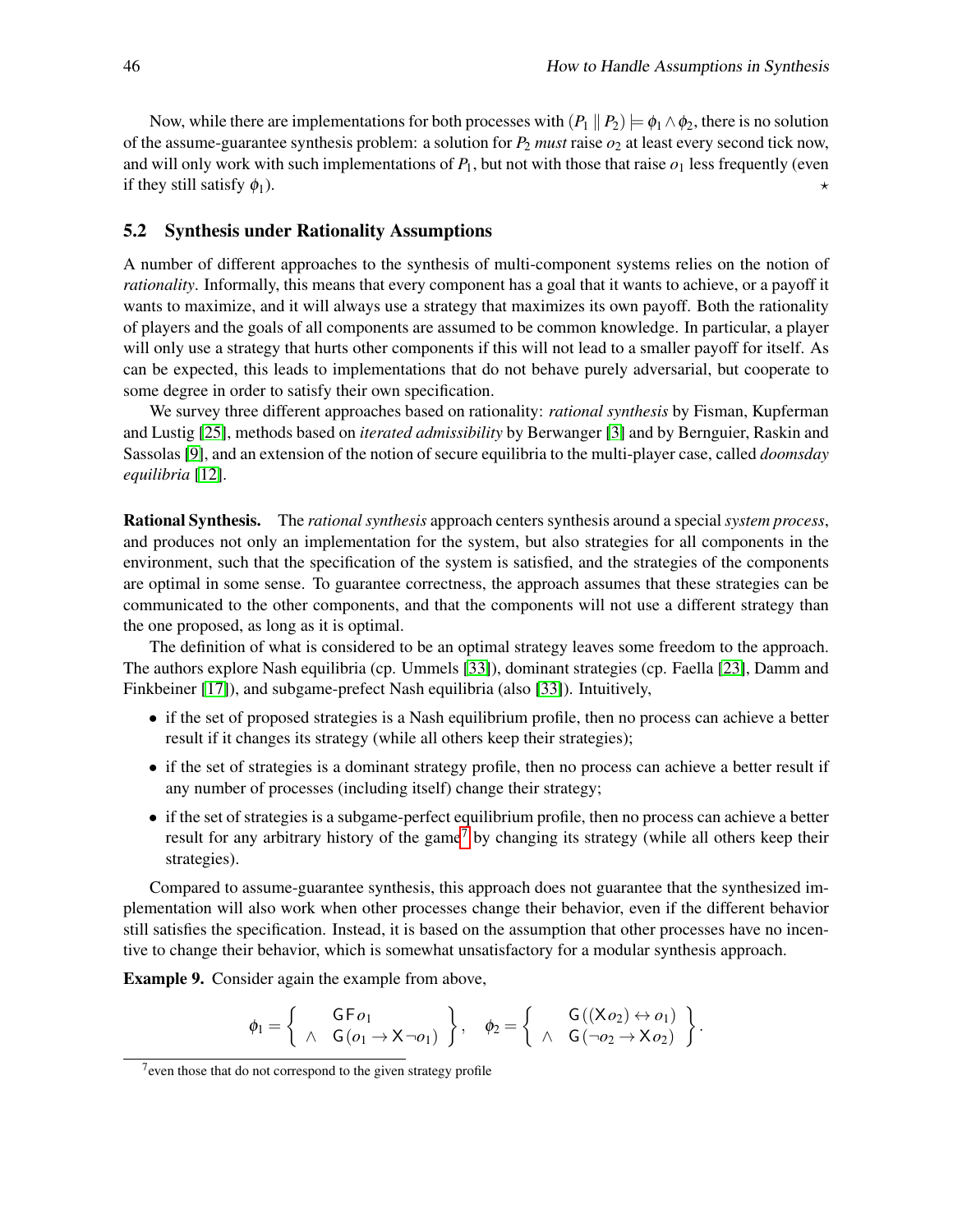A solution that satisfies  $(P_1 || P_2) \models \phi_1 \land \phi_2$  is also a rational synthesis solution, for any of the notions of optimality above. However, for a Nash equilibrium, a pair of implementations for  $P_1, P_2$  is also a solution if  $(P_1 \parallel P_2) \models \phi_1$  and  $(P_1 \parallel P_2) \models \neg \phi_2$ , as long as there does not exist an implementation  $P'_2$  for which  $(P_1 \parallel P_2)$  $) \models \phi_2.$ 

Rational synthesis with Nash equilibrium has strictly weaker conditions on implementations than assume-guarantee synthesis. That is, any solution of assume-guarantee synthesis will also be a solution for this case of rational synthesis, but this is not always the case in the other direction. Also, dominant or subgame-perfect equilibria strategy profiles will always be Nash equilibrium profiles, but the set of solutions seems to be incomparable with assume-guarantee synthesis.

A combination of assume-guarantee reasoning with rational synthesis seems possible: instead of requiring that the system implementation works exactly in the given equilibrium, it should work for any behavior of the other processes that does not reduce their payoff, or respectively any behavior where they still satisfy their own specification.

Iterated Admissibility. The basic idea of iterated admissibility approaches [\[3,](#page-15-14) [9\]](#page-15-15) is similar to rational synthesis: every component has its own goal in a (non-zero-sum) game, and is assumed to be rational in that it avoids strategies that are dominated by other strategies (taking into account all possible strategies of the other players). This avoidance of dominated strategies removes some of the possible behaviors for all players. Both the rationality assumption and the full state of the game being played are assumed to be common knowledge, so every player knows which strategies the other players will eliminate. Under the new sets of possible behaviors, there may be new strategies that are dominated by others, so the process of removing dominated strategies can be iterated and repeated up to a fixpoint.

The basic notions of this class of infinite multi-player games have been defined by Berwanger [\[3\]](#page-15-14). Brenguier, Raskin and Sassolas [\[9\]](#page-15-15) have recently investigated the complexity of iterated admissibility for different classes of objectives, and showed that in general it is similar to the complexity of Nash equilibria.

Compared to rational synthesis, where the system process can compute strategies for all other components and they will accept them if they are optimal, in this case there is no distinguished process. Instead, all processes compute a set of optimal (or admissible) strategies, with full information allowing all components to come to the same conclusions.

<span id="page-13-1"></span>Doomsday Equilibria. The notion of *doomsday equilibria* by Chatterjee et al. [\[12\]](#page-15-16) uses the rationality assumption like the two approaches mentioned before, but takes the punishment for deviating from a winning strategy to the extreme: a doomsday equilibrium is a strategy such that all players satisfy their objective, and if any coalition of players deviates from their strategy and violates the objective of at least one of the other players, then the game is doomed, i.e., the losing player(s) have a strategy such that none of the other players can satisfy their objective.

A distinguishing feature of doomsday equilibria is that their existence is decidable even in partial information settings, in contrast to the other existing notions of equilibria. In the case of two players, doomsday equilibria coincide with the well-known notion of secure equilibria.

### <span id="page-13-0"></span>6 Conclusions

In this paper, we discussed the role of environment assumptions in synthesis of reactive systems, and how existing approaches handle such assumptions. Besides correctness, we proposed three more properties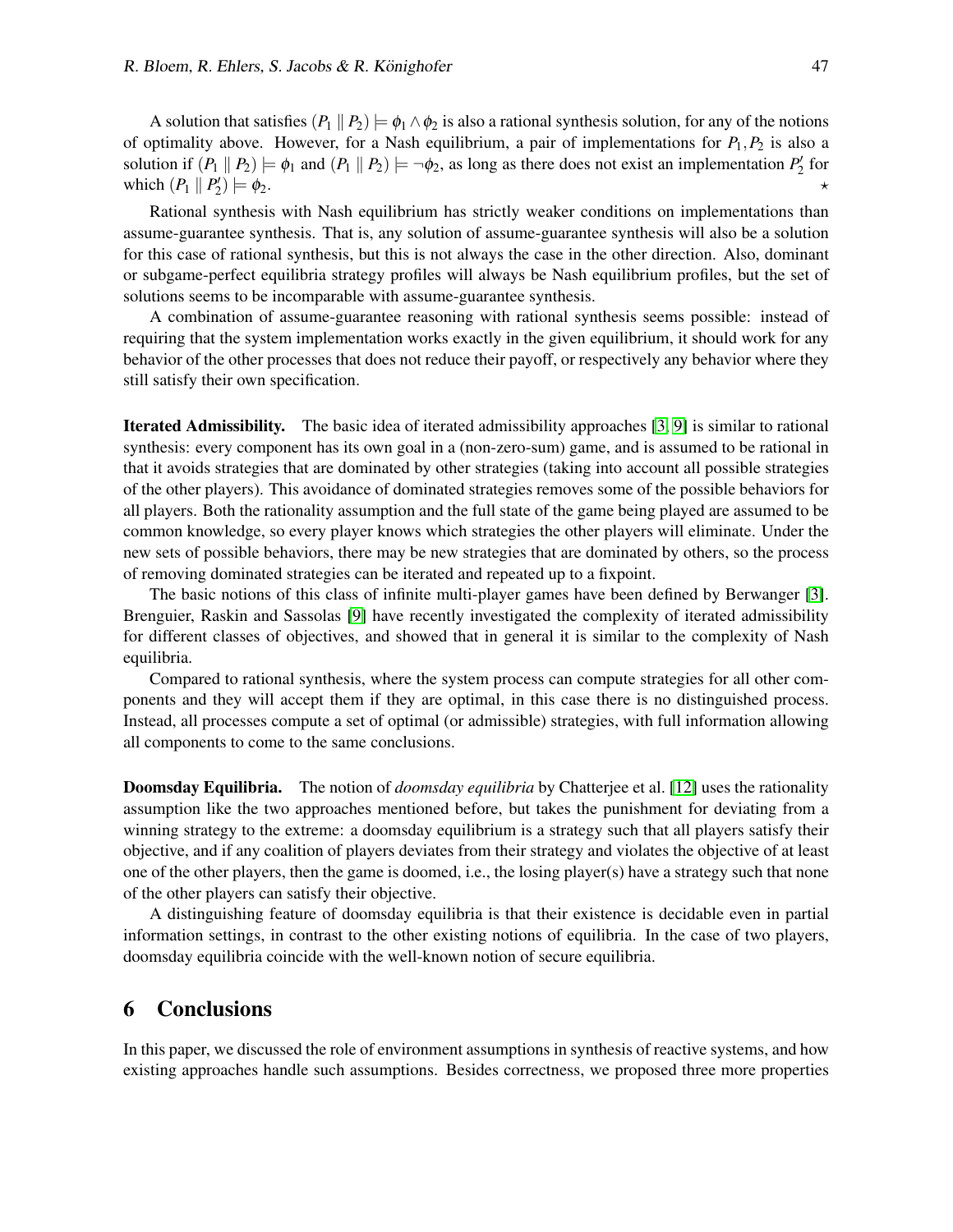|                                                | Section | Be Correct!    | Don't be Lazy  | <b>G</b> U <sub>p</sub><br>Never Give I | Cooperate!     |
|------------------------------------------------|---------|----------------|----------------|-----------------------------------------|----------------|
| $\mathsf{Ass}\,{\rightarrow}\, \mathsf{Gua}$   | 2.1     |                |                |                                         |                |
| <b>Strict Realizability</b>                    | 3.1     |                |                |                                         | $(\checkmark)$ |
| Error-Resilience / Recovery Transitions        | 3.2     |                | $(\checkmark)$ |                                         |                |
| Robustness                                     | 3.3     |                |                |                                         |                |
| Quantitative Synthesis                         | 3.4     | $(\checkmark)$ |                |                                         |                |
| <b>Synthesizing Environment Assumptions</b>    | 4.1     |                |                |                                         |                |
| <b>Best Effort Strategies</b>                  | 4.2     |                |                |                                         |                |
| Fallback to Human Control                      | 4.3     | $(\checkmark)$ |                |                                         |                |
| <b>Markov Decision Processes</b>               | 4.4     |                |                |                                         |                |
| Assume-Guarantee Synthesis                     | 5.1     |                |                |                                         |                |
| <b>Synthesis under Rationality Assumptions</b> | 5.2     |                | $(\checkmark)$ | $(\checkmark)$                          |                |

<span id="page-14-2"></span>Table 1: Comparison of existing approaches.

that a good system should realize: systems should satisfy guarantees as well as possible even if environment assumptions are violated (*Don't be Lazy!*), they should aim for satisfying the guarantees even if this is not possible in the worst case (*Never Give Up!*), and systems should rather help the environment satisfy the assumptions instead of trying to enforce their violation (*Cooperate!*). These properties are especially important in modular synthesis, where assumptions are used to abstract other parts of the system rather than expressing "don't care"-situations. As summarized in Table [1,](#page-14-2) we conclude that none of the existing approaches satisfies all these requirements. Although important steps towards synthesis of high quality systems have been made, we believe that even better results can be achieved by combining and extending ideas from the different branches. *The* perfect solution may not exist, since it may strongly depend on the application. Even if it does exist, it may be prohibitively expensive to achieve. In any case, more research is needed to explore both the most important objectives and the best possible solutions.

# References

- <span id="page-14-0"></span>[1] Rajeev Alur, Aditya Kanade & Gera Weiss (2008): *Ranking Automata and Games for Prioritized Requirements*. In: Computer Aided Verification (CAV'08), LNCS 5123, Springer, pp. 240–253, doi[:10.1007/978-3-](http://dx.doi.org/10.1007/978-3-540-70545-1_23) [540-70545-1](http://dx.doi.org/10.1007/978-3-540-70545-1_23) 23.
- <span id="page-14-1"></span>[2] Christel Baier, Marcus Großer, Martin Leucker, Benedikt Bollig & Frank Ciesinski (2004): ¨ *Controller Synthesis for Probabilistic Systems*. In: Exploring New Frontiers of Theoretical Informatics / Theoretical Computer Science (IFIP/TCS'04), Kluwer, pp. 493–506, doi[:10.1007/1-4020-8141-3](http://dx.doi.org/10.1007/1-4020-8141-3_38) 38.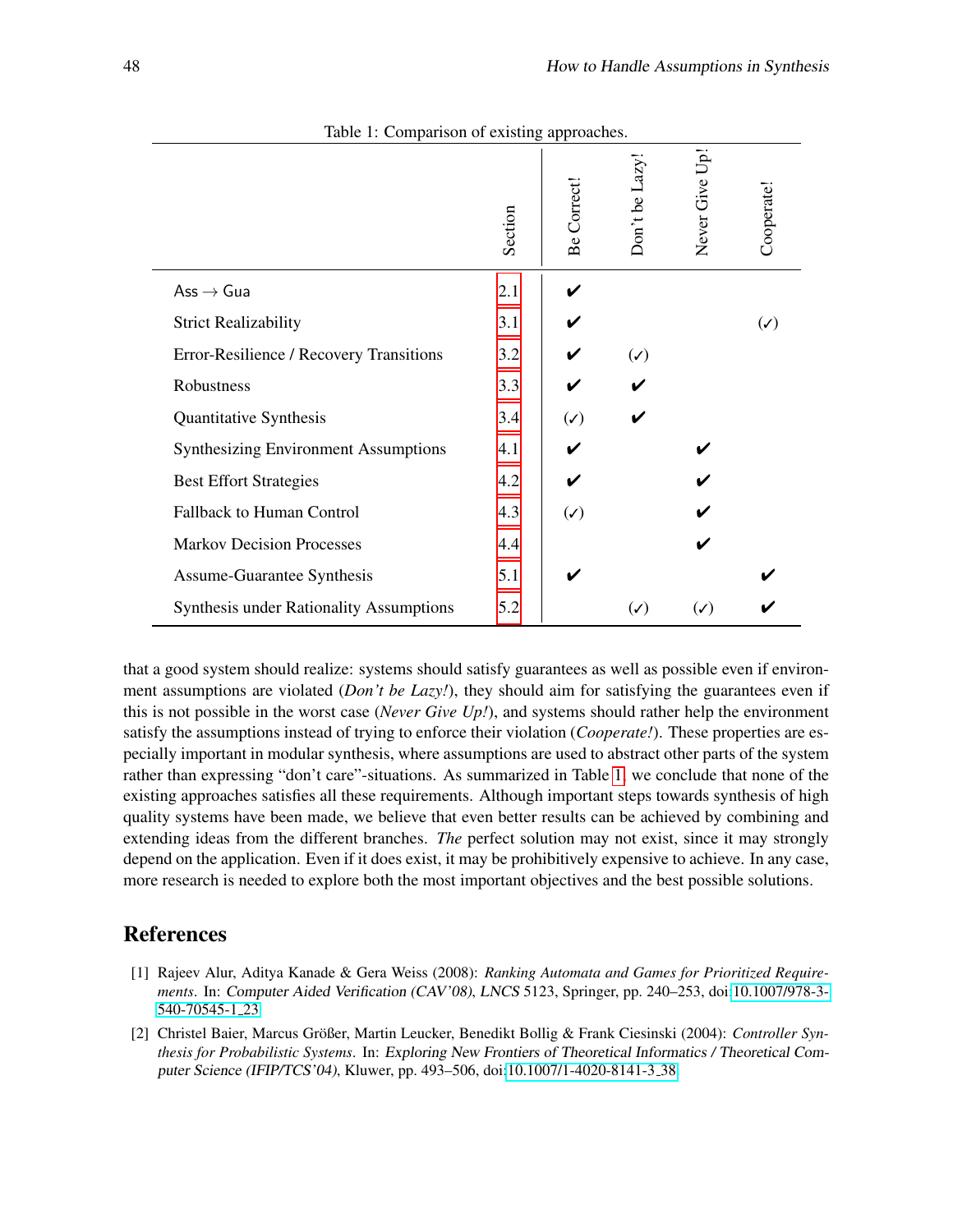- <span id="page-15-14"></span>[3] Dietmar Berwanger (2007): *Admissibility in Infinite Games*. In: Symposium on Theoretical Aspects of Computer Science (STACS'07), LNCS 4393, Springer, pp. 188–199, doi[:10.1007/978-3-540-70918-3](http://dx.doi.org/10.1007/978-3-540-70918-3_17) 17.
- <span id="page-15-10"></span>[4] Andrea Bianco & Luca de Alfaro (1995): *Model Checking of Probabalistic and Nondeterministic Systems*. In: Foundations of Software Technology and Theoretical Computer Science (FSTTCS'95), LNCS 1026, Springer, pp. 499–513, doi[:10.1007/3-540-60692-0](http://dx.doi.org/10.1007/3-540-60692-0_70) 70.
- <span id="page-15-2"></span>[5] Roderick Bloem, Krishnendu Chatterjee, Karin Greimel, Thomas A. Henzinger, Georg Hofferek, Barbara Jobstmann, Bettina Könighofer & Robert Könighofer (2014): Synthesizing robust systems. Acta Inf. 51(3-4), pp. 193–220, doi[:10.1007/s00236-013-0191-5.](http://dx.doi.org/10.1007/s00236-013-0191-5)
- <span id="page-15-5"></span>[6] Roderick Bloem, Krishnendu Chatterjee, Thomas A. Henzinger & Barbara Jobstmann (2009): *Better Quality in Synthesis through Quantitative Objectives*. In: Computer Aided Verification (CAV'09), LNCS 5643, Springer, pp. 140–156, doi[:10.1007/978-3-642-02658-4](http://dx.doi.org/10.1007/978-3-642-02658-4_14) 14.
- <span id="page-15-4"></span>[7] Roderick Bloem, Hans-Jürgen Gamauf, Georg Hofferek, Bettina Könighofer & Robert Könighofer (2012): *Synthesizing Robust Systems with RATSY*. In: Workshop on Synthesis (SYNT'12), EPTCS 84, pp. 47–53, doi[:10.4204/EPTCS.84.4.](http://dx.doi.org/10.4204/EPTCS.84.4)
- <span id="page-15-0"></span>[8] Roderick Bloem, Barbara Jobstmann, Nir Piterman, Amir Pnueli & Yaniv Sa'ar (2012): *Synthesis of Reactive(1) designs*. J. Comput. Syst. Sci. 78(3), pp. 911–938, doi[:10.1016/j.jcss.2011.08.007.](http://dx.doi.org/10.1016/j.jcss.2011.08.007)
- <span id="page-15-15"></span>[9] Romain Brenguier, Jean-François Raskin & Mathieu Sassolas (2014): *The Complexity of Admissibility in Omega-Regular Games*. In: Computer Science Logic / Logic in Computer Science (CSL-LICS'14), IEEE. To appear.
- <span id="page-15-7"></span>[10] Véronique Bruyère, Emmanuel Filiot, Mickael Randour & Jean-François Raskin (2014): *Meet Your Expectations With Guarantees: Beyond Worst-Case Synthesis in Quantitative Games*. In: Symposium on Theoretical Aspects of Computer Science (STACS'14), LIPIcs 25, Schloss Dagstuhl - Leibniz-Zentrum fuer Informatik, pp. 199–213, doi[:10.4230/LIPIcs.STACS.2014.199.](http://dx.doi.org/10.4230/LIPIcs.STACS.2014.199)
- <span id="page-15-6"></span>[11] Pavol Cerný & Thomas A. Henzinger (2011): *From boolean to quantitative synthesis*. In: International Conference on Embedded Software (EMSOFT'11), ACM, pp. 149–154, doi[:10.1145/2038642.2038666.](http://dx.doi.org/10.1145/2038642.2038666)
- <span id="page-15-16"></span>[12] Krishnendu Chatterjee, Laurent Doyen, Emmanuel Filiot & Jean-François Raskin (2014): *Doomsday Equilibria for Omega-Regular Games*. In: Verification, Model Checking, and Abstract Interpretation (VM-CAI'14), LNCS 8318, Springer, pp. 78–97, doi[:10.1007/978-3-642-54013-4](http://dx.doi.org/10.1007/978-3-642-54013-4_5) 5.
- <span id="page-15-13"></span>[13] Krishnendu Chatterjee & Thomas A. Henzinger (2007): *Assume-Guarantee Synthesis*. In: Tools and Algorithms for the Construction and Analysis of Systems (TACAS'07), LNCS 4424, Springer, pp. 261–275, doi[:10.1007/978-3-540-71209-1](http://dx.doi.org/10.1007/978-3-540-71209-1_21) 21.
- <span id="page-15-8"></span>[14] Krishnendu Chatterjee, Thomas A. Henzinger & Barbara Jobstmann (2008): *Environment Assumptions for Synthesis*. In: Concurrency Theory (CONCUR'08), LNCS 5201, Springer, pp. 147–161, doi[:10.1007/978-3-](http://dx.doi.org/10.1007/978-3-540-85361-9_14) [540-85361-9](http://dx.doi.org/10.1007/978-3-540-85361-9_14) 14.
- <span id="page-15-11"></span>[15] Krishnendu Chatterjee, Thomas A. Henzinger, Barbara Jobstmann & Rohit Singh (2010): *Measuring and Synthesizing Systems in Probabilistic Environments*. In: Computer Aided Verification (CAV'10), LNCS 6174, pp. 380–395, doi[:10.1007/978-3-642-14295-6](http://dx.doi.org/10.1007/978-3-642-14295-6_34) 34.
- <span id="page-15-12"></span>[16] Edmund M. Clarke & E. Allen Emerson (1981): *Design and Synthesis of Synchronization Skeletons Using Branching-Time Temporal Logic*. In: Logic of Programs, LNCS 131, Springer, pp. 52–71, doi[:10.1007/BFb0025774.](http://dx.doi.org/10.1007/BFb0025774)
- <span id="page-15-9"></span>[17] Werner Damm & Bernd Finkbeiner (2014): *Automatic Compositional Synthesis of Distributed Systems*. In: Formal Methods (FM'14), LNCS 8442, Springer, pp. 179–193, doi[:10.1007/978-3-319-06410-9](http://dx.doi.org/10.1007/978-3-319-06410-9_13) 13.
- <span id="page-15-1"></span>[18] N. D'Ippolito, V. A. Braberman, N. Piterman & S. Uchitel (2013): *Synthesizing nonanomalous event-based controllers for liveness goals*. ACM Trans. Softw. Eng. Methodol. 22(1), p. 9, doi[:10.1145/2430536.2430543.](http://dx.doi.org/10.1145/2430536.2430543)
- <span id="page-15-3"></span>[19] Rüdiger Ehlers (2011): *Generalized Rabin(1) Synthesis with Applications to Robust System Synthesis*. In: NASA Formal Methods, LNCS 6617, Springer, pp. 101–115, doi[:10.1007/978-3-642-20398-5](http://dx.doi.org/10.1007/978-3-642-20398-5_9) 9.